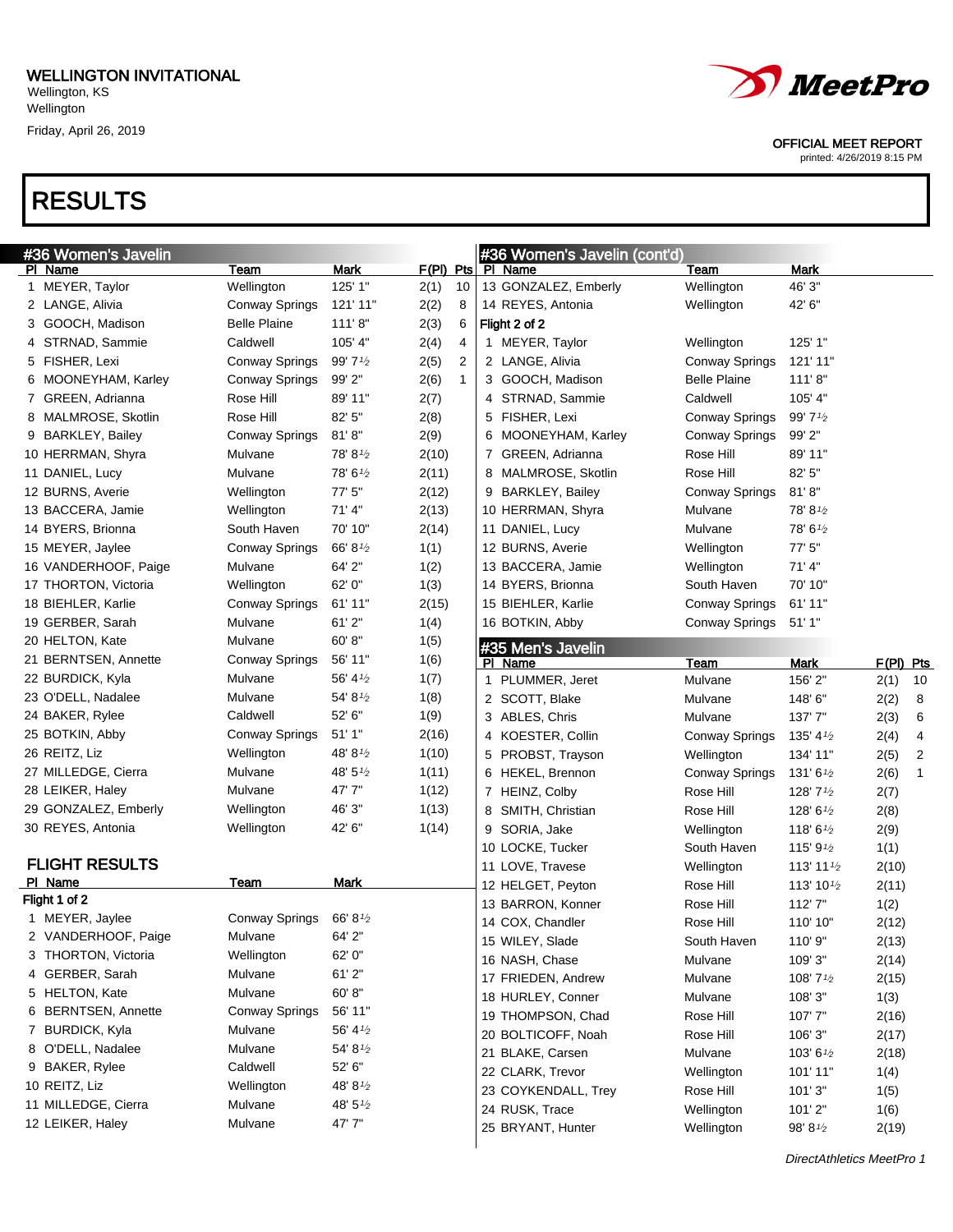## RESULTS

OFFICIAL MEET REPORT

| #35 Men's Javelin (cont'd) |                       |                                    |             |   | #35 Men's Javelin (cont'd) |                       |                       |           |              |
|----------------------------|-----------------------|------------------------------------|-------------|---|----------------------------|-----------------------|-----------------------|-----------|--------------|
| PI Name                    | Team                  | <b>Mark</b>                        | $F(PI)$ Pts |   | PI Name                    | <u>Team</u>           | <b>Mark</b>           |           |              |
| 26 MEYERS, Isaac           | Conway Springs        | 96' 11 $\frac{1}{2}$               | 1(7)        |   | 8 SMITH, Christian         | Rose Hill             | 128' 61/2             |           |              |
| 27 SHIELDS, Jackson        | Mulvane               | 96' 21/2                           | 1(8)        |   | 9 SORIA, Jake              | Wellington            | 118' $6\frac{1}{2}$   |           |              |
| 28 SMITH, Canon            | Mulvane               | $93'$ 2 $\frac{1}{2}$              | 2(20)       |   | 10 LOVE, Travese           | Wellington            | 113' 11 $\frac{1}{2}$ |           |              |
| 29 EDIGER, Carson          | Caldwell              | 92' 10"                            | 1(9)        |   | 11 HELGET, Peyton          | Rose Hill             | 113' 10 $\frac{1}{2}$ |           |              |
| 30 STANLEY, Trevor         | <b>Belle Plaine</b>   | 92' 9'2                            | 1(10)       |   | 12 COX, Chandler           | Rose Hill             | 110' 10"              |           |              |
| 31 GREENLEE, Hunter        | Wellington            | 87' 11"                            | 2(21)       |   | 13 WILEY, Slade            | South Haven           | 110' 9"               |           |              |
| 32 MEYER, Jaden            | Conway Springs        | 84' 6"                             | 1(11)       |   | 14 NASH, Chase             | Mulvane               | 109' 3"               |           |              |
| 33 EZETTIE, Dalton         | <b>Belle Plaine</b>   | 81'7''                             | 1(12)       |   | 15 FRIEDEN, Andrew         | Mulvane               | 108' $7\frac{1}{2}$   |           |              |
| 34 HARTMAN, Ben            | Conway Springs        | 80' 61/2                           | 1(13)       |   | 16 THOMPSON, Chad          | Rose Hill             | 107'7"                |           |              |
| 35 GAGEBY, Nevin           | Wellington            | 79' 11"                            | 1(14)       |   | 17 BOLTICOFF, Noah         | Rose Hill             | 106' 3"               |           |              |
| 36 VANZANT, Slate          | South Haven           | 78'3"                              | 1(15)       |   | 18 BLAKE, Carsen           | Mulvane               | 103' $6\frac{1}{2}$   |           |              |
| 37 WEB, Caleb              | <b>Belle Plaine</b>   | 74' 10 $\frac{1}{2}$               | 1(16)       |   | 19 BRYANT, Hunter          | Wellington            | 98' 8'                |           |              |
| 38 DUGGAN, Kyle            | Mulvane               | 66' 8"                             | 1(17)       |   | 20 SMITH, Canon            | Mulvane               | $93'$ 2 $\frac{1}{2}$ |           |              |
| 39 BLAIR, Timothy          | Wellington            | 62' 41/2                           | 1(18)       |   | 21 GREENLEE, Hunter        | Wellington            | 87' 11"               |           |              |
| 40 MAYO, Dallas            | Caldwell              | 61'1"                              | 1(19)       |   | #34 Women's Discus         |                       |                       |           |              |
|                            |                       |                                    |             |   | PI Name                    | <b>Team</b>           | Mark                  | F(PI) Pts |              |
| <b>FLIGHT RESULTS</b>      |                       |                                    |             |   | 1 MCCORKLE, Brooke         | Wellington            | 113'0"                | 2(1)      | 10           |
| PI Name                    | Team                  | <b>Mark</b>                        |             |   | 2 GOOCH, Madison           | <b>Belle Plaine</b>   | 99' 0"                | 2(2)      | 8            |
| Flight 1 of 2              |                       |                                    |             |   | 3 ABASOLO, Lexie           | Mulvane               | 97' 6"                | 2(3)      | 6            |
| 1 LOCKE, Tucker            | South Haven           | 115' 91/2                          |             |   | 4 MEYER, Taylor            | Wellington            | 94' 8"                | 2(4)      | 4            |
| 2 BARRON, Konner           | Rose Hill             | 112'7"                             |             |   | 5 BURNS, Averie            | Wellington            | $89'3\frac{1}{2}$     | 2(5)      | 2            |
| 3 HURLEY, Conner           | Mulvane               | 108'3"                             |             | 6 | WOODS, Emily               | Mulvane               | $87'$ 7 $\frac{1}{2}$ | 2(6)      | $\mathbf{1}$ |
| 4 CLARK, Trevor            | Wellington            | 101' 11"                           |             |   | 7 STRNAD, Sammie           | Caldwell              | 77' 11 $\frac{1}{2}$  | 2(7)      |              |
| 5 COYKENDALL, Trey         | Rose Hill             | 101'3"                             |             | 8 | <b>BIEHLER, Karlie</b>     | <b>Conway Springs</b> | 75' 91/2              | 2(8)      |              |
| 6 RUSK, Trace              | Wellington            | 101'2"                             |             |   | 9 HALBERT, Debra           | Caldwell              | 74' 2"                | 2(9)      |              |
| 7 MEYERS, Isaac            | Conway Springs        | 96' 11 <sup><math>1/2</math></sup> |             |   | 10 TUREK, Rachel           | South Haven           | 70' 2"                | 2(10)     |              |
| 8 SHIELDS, Jackson         | Mulvane               | 96' 21/2                           |             |   | 11 THORTON, Victoria       | Wellington            | 70' 1 $\frac{1}{2}$   | 1(1)      |              |
| 9 EDIGER, Carson           | Caldwell              | 92' 10"                            |             |   | 12 CRAVENS, Jayan          | Rose Hill             | 68'7"                 | 2(11)     |              |
| 10 STANLEY, Trevor         | <b>Belle Plaine</b>   | 92' 91/2                           |             |   | 13 BERNTSEN, Annette       | <b>Conway Springs</b> | 67'7"                 | 1(2)      |              |
| 11 MEYER, Jaden            | Conway Springs        | 84' 6"                             |             |   | 14 GREEN, Adrianna         | Rose Hill             | 66' 8 $\frac{1}{2}$   | 1(3)      |              |
| 12 EZETTIE, Dalton         | <b>Belle Plaine</b>   | 81'7''                             |             |   | 15 BURDICK, Kyla           | Mulvane               | 65' 4"                | 1(4)      |              |
| 13 HARTMAN, Ben            | <b>Conway Springs</b> | 80' 61/2                           |             |   | 16 BARKLEY, Bailey         | Conway Springs        | 63' 4"                | 2(12)     |              |
| 14 GAGEBY, Nevin           | Wellington            | 79' 11"                            |             |   | 17 MALMROSE, Skotlin       | Rose Hill             | 62' $9\frac{1}{2}$    | 1(5)      |              |
| 15 VANZANT, Slate          | South Haven           | 78'3"                              |             |   | 18 DANIEL, Lucy            | Mulvane               | 62' 1 $\frac{1}{2}$   | 1(6)      |              |
| 16 WEB, Caleb              | <b>Belle Plaine</b>   | 74' 10 $\frac{1}{2}$               |             |   | 19 MILLEDGE, Cierra        | Mulvane               | 61' 4"                | 1(7)      |              |
| 17 DUGGAN, Kyle            | Mulvane               | 66' 8"                             |             |   | 20 HELTON, Kate            | Mulvane               | 59' 5 $\frac{1}{2}$   | 1(8)      |              |
| 18 BLAIR, Timothy          | Wellington            | 62' 4 $\frac{1}{2}$                |             |   | 21 REITZ, Liz              | Wellington            | 56' 81/2              | 1(9)      |              |
| 19 MAYO, Dallas            | Caldwell              | 61' 1"                             |             |   | 22 REYES, Antonia          | Wellington            | 55' 1"                | 1(10)     |              |
| Flight 2 of 2              |                       |                                    |             |   | 23 BAKER, Rylee            | Caldwell              | 54' 71/2              | 1(11)     |              |
| 1 PLUMMER, Jeret           | Mulvane               | 156' 2"                            |             |   | 24 LEIKER, Haley           | Mulvane               | 53' 7"                | 1(12)     |              |
| 2 SCOTT, Blake             | Mulvane               | 148'6"                             |             |   | 25 YOUNG, Alyssa           | Mulvane               | 53' 61/2              | 2(13)     |              |
| 3 ABLES, Chris             | Mulvane               | 137'7"                             |             |   | 26 STILLEY, Jayden         | Mulvane               | 52' 2"                | 1(13)     |              |
| 4 KOESTER, Collin          | <b>Conway Springs</b> | 135' 4 $\frac{1}{2}$               |             |   | 27 O'DELL, Nadalee         | Mulvane               | 51'1''                | 1(14)     |              |
| 5 PROBST, Trayson          | Wellington            | 134' 11"                           |             |   | 28 BOTKIN, Abby            | Conway Springs        | 45' 5"                | 2(14)     |              |
| 6 HEKEL, Brennon           | <b>Conway Springs</b> | 131' 6 $\frac{1}{2}$               |             |   |                            |                       |                       |           |              |
| 7 HEINZ, Colby             | Rose Hill             | 128' 71/2                          |             |   | <b>FLIGHT RESULTS</b>      |                       |                       |           |              |
|                            |                       |                                    |             |   |                            |                       |                       |           |              |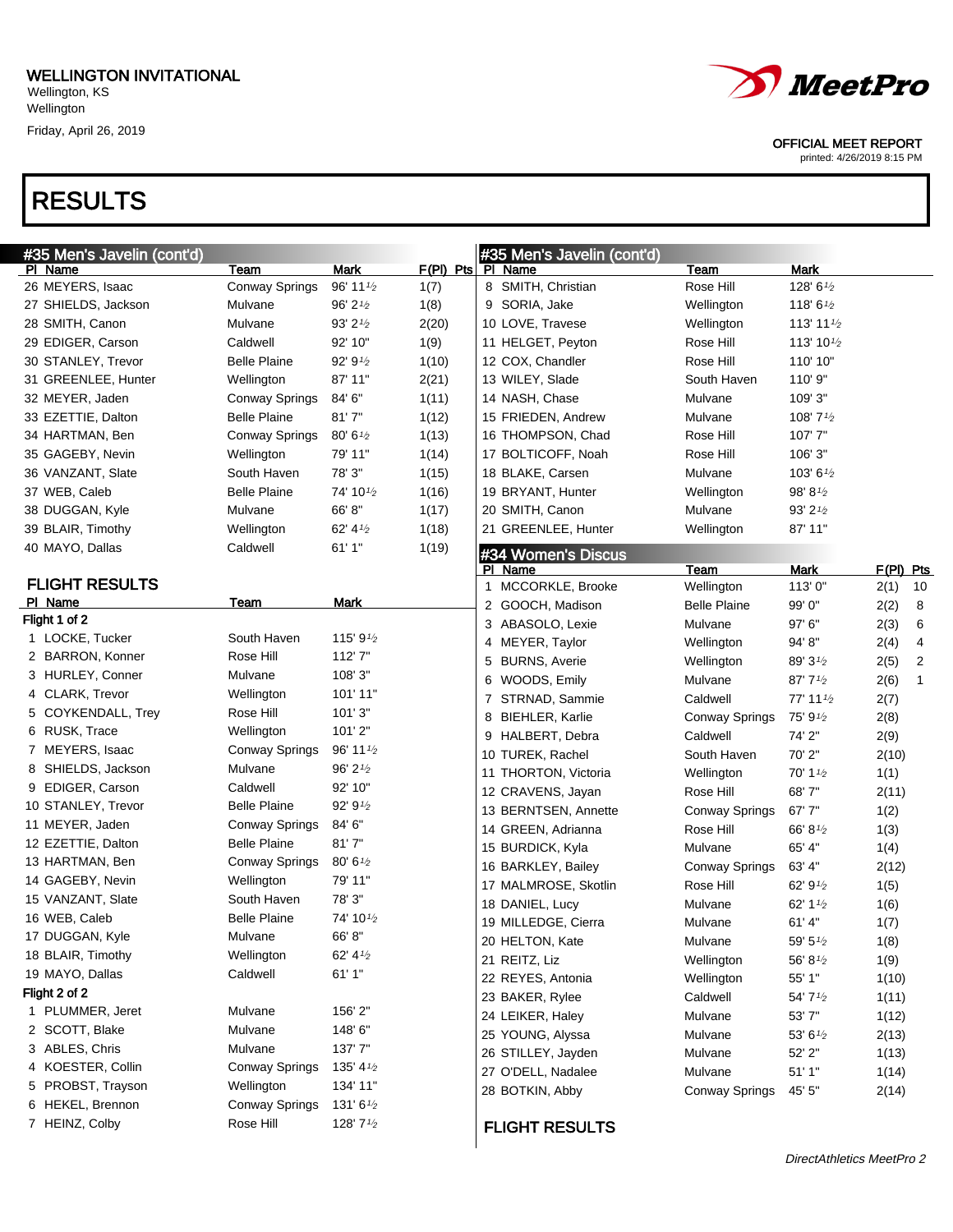

#### OFFICIAL MEET REPORT

printed: 4/26/2019 8:15 PM

|                                      | #34 Women's Discus (cont'd)         |                                   |                   | #33 Men's Discus (cont'd) |                       |         |             |
|--------------------------------------|-------------------------------------|-----------------------------------|-------------------|---------------------------|-----------------------|---------|-------------|
| PI Name                              | Team                                | <b>Mark</b>                       |                   | PI Name                   | Team                  | Mark    | $F(PI)$ Pts |
| Flight 1 of 2                        |                                     |                                   |                   | 15 FEHRMAN, Kenny         | Wellington            | 98' 5"  | 2(15)       |
| 1 THORTON, Victoria                  | Wellington                          | 70' 1 $\frac{1}{2}$               |                   | 16 MEYERS, Isaac          | <b>Conway Springs</b> | 97'7"   | 2(16)       |
| 2 BERNTSEN, Annette                  | <b>Conway Springs</b>               | 67'7"                             |                   | 17 TRAN, Gary             | Rose Hill             | 97' 5"  | 2(17)       |
| 3 GREEN, Adrianna                    | Rose Hill                           | 66' 8 <sup>1</sup> / <sub>2</sub> |                   | 18 SCOTT, Hunter          | Mulvane               | 96' 10" | 2(18)       |
| 4 BURDICK, Kyla                      | Mulvane                             | 65' 4"                            |                   | 19 MARTIN, Dawson         | <b>Conway Springs</b> | 94'8"   | 2(19)       |
| 5 MALMROSE, Skotlin                  | Rose Hill                           | 62' 91/2                          |                   | 20 DICKINSON, Devin       | Wellington            | 92' 8"  | 1(1)        |
| 6 DANIEL, Lucy                       | Mulvane                             | 62' 1 $\frac{1}{2}$               |                   | 21 HURLEY, Conner         | Mulvane               | 92' 2"  | 2(20)       |
| 7 MILLEDGE, Cierra                   | Mulvane                             | 61' 4"                            |                   | 22 HEINZ, Colby           | Rose Hill             | 91'3''  | 1(2)        |
| 8 HELTON, Kate                       | Mulvane                             | 59' $5\frac{1}{2}$                |                   | 23 SMITH, Canon           | Mulvane               | 90' 11" | 2(21)       |
| 9 REITZ, Liz                         | Wellington                          | 56' 81/2                          |                   | 24 EDIGER, Carson         | Caldwell              | 87' 5"  | 2(22)       |
| 10 REYES, Antonia                    | Wellington                          | 55' 1"                            |                   | 25 HEKEL, Brennon         | <b>Conway Springs</b> | 85' 9"  | 1(3)        |
| 11 BAKER, Rylee                      | Caldwell                            | 54' 71/2                          |                   | 26 MORT, Jesse            | Mulvane               | 84' 4"  | 1(4)        |
| 12 LEIKER, Haley                     | Mulvane                             | 53' 7"                            |                   | 27 PHILLIPS, Josh         | Mulvane               | 84'0"   | 1(5)        |
| 13 STILLEY, Jayden                   | Mulvane                             | 52' 2"                            |                   | 28 BECK, Cameron          | Mulvane               | 82' 10" | 2(23)       |
| 14 O'DELL, Nadalee                   | Mulvane                             | 51'1"                             |                   | 29 GAGEBY, Nevin          | Wellington            | 77' 10" | 1(6)        |
| Flight 2 of 2                        |                                     |                                   |                   | 30 BLAYLOCK, Rustin       | South Haven           | 75' 6"  | 1(7)        |
| 1 MCCORKLE, Brooke                   | Wellington                          | 113'0"                            |                   | 31 STANLEY, Trevor        | <b>Belle Plaine</b>   | 75' 5"  | 1(8)        |
| 2 GOOCH, Madison                     | <b>Belle Plaine</b>                 | 99' 0"                            |                   | 32 BRYANT, Hunter         | Wellington            | 73'6"   | 1(9)        |
| 3 ABASOLO, Lexie                     | Mulvane                             | 97' 6"                            |                   | 33 DUGGAN, Kyle           | Mulvane               | 72' 10" | 1(10)       |
| 4 MEYER, Taylor                      | Wellington                          | 94' 8"                            |                   | 33 BLAKE, Carsen          | Mulvane               | 72' 10" | 1(10)       |
| 5 BURNS, Averie                      | Wellington                          | 89' 31/2                          |                   | 35 BLAIR, Timothy         | Wellington            | 71'0"   | 1(12)       |
| 6 WOODS, Emily                       | Mulvane                             | $87'$ 7 $\frac{1}{2}$             |                   | 36 VANZANT, Slate         | South Haven           | 70' 3"  | 1(13)       |
| 7 STRNAD, Sammie                     | Caldwell                            | 77' 11 $\frac{1}{2}$              |                   | 37 HARTMAN, Ben           | Conway Springs        | 69' 11" | 1(14)       |
| 8 BIEHLER, Karlie                    | Conway Springs                      | 75' 9 $\frac{1}{2}$               |                   | 38 EZETTIE, Dalton        | <b>Belle Plaine</b>   | 69' 9"  | 1(15)       |
| 9 HALBERT, Debra                     | Caldwell                            | 74' 2"                            |                   | 39 WEB, Caleb             | <b>Belle Plaine</b>   | 68' 4"  | 1(16)       |
| 10 TUREK, Rachel                     | South Haven                         | 70' 2"                            |                   | 40 HUERTA, Demetrio       | Mulvane               | 66' 9"  | 1(17)       |
| 11 CRAVENS, Jayan                    | Rose Hill                           | 68' 7"                            |                   | 41 GRISHAM, Asher         | Rose Hill             | 62' 0"  | 1(18)       |
| 12 BARKLEY, Bailey                   | Conway Springs                      | 63' 4"                            |                   | 42 SHIELDS, Jackson       | Mulvane               | 57' 11" | 1(19)       |
| 13 YOUNG, Alyssa                     | Mulvane                             | 53' $6\frac{1}{2}$                |                   | 43 TOWNSON, Brady         | Rose Hill             | 56' 6"  | 1(20)       |
| 14 BOTKIN, Abby                      | Conway Springs                      | 45' 5"                            |                   | 44 BURDEN, Christian      | South Haven           | 49' 9"  | 1(21)       |
| #33 Men's Discus                     |                                     |                                   |                   | <b>FLIGHT RESULTS</b>     |                       |         |             |
| PI Name                              | Team                                | <b>Mark</b>                       | F(PI) Pts<br>10   | PI Name                   | <b>Team</b>           | Mark    |             |
| 1 AST, Chase                         | Conway Springs                      | 134' 2"<br>130' 6"                | 2(1)<br>8         | Flight 1 of 2             |                       |         |             |
| 2 BOLTICOFF, Noah<br>3 RECKER Daniel | Rose Hill<br>Conway Springs 197' Q" |                                   | 2(2)<br>2(3)<br>a | 1 DICKINSON, Devin        | Wellington            | 92' 8"  |             |

| 2 BOLTICOFF, Noah  | Rose Hill      | 130' 6"  | 2(2)  |   | $_8$ Flight 1 of 2 |                     |         |
|--------------------|----------------|----------|-------|---|--------------------|---------------------|---------|
| 3 BECKER, Daniel   | Conway Springs | 127' 9"  | 2(3)  | 6 | DICKINSON, Devin   | Wellington          | 92' 8'' |
| 4 GREENLEE, Hunter | Wellington     | 122' 6"  | 2(4)  | 4 | 2 HEINZ, Colby     | Rose Hill           | 91'3''  |
| 5 HELGET, Peyton   | Rose Hill      | 119'2"   | 2(5)  | 2 | 3 HEKEL, Brennon   | Conway Springs      | 85' 9"  |
| 6 PROBST, Trayson  | Wellington     | 118'7"   | 2(6)  |   | 4 MORT, Jesse      | Mulvane             | 84' 4"  |
| 7 SCHMIDT, Dylan   | Caldwell       | 116'6"   | 2(7)  |   | 5 PHILLIPS, Josh   | Mulvane             | 84'0"   |
| 8 HANNING, Chance  | Rose Hill      | 115'1"   | 2(8)  |   | 6 GAGEBY, Nevin    | Wellington          | 77' 10" |
| 9 YOUNG, Jaxen     | Mulvane        | 113'3''  | 2(9)  |   | 7 BLAYLOCK, Rustin | South Haven         | 75' 6"  |
| 10 ABLES, Chris    | Mulvane        | 109' 9"  | 2(10) |   | 8 STANLEY, Trevor  | <b>Belle Plaine</b> | 75' 5"  |
| 11 NASH, Chase     | Mulvane        | 108'2"   | 2(11) |   | 9 BRYANT, Hunter   | Wellington          | 73' 6"  |
| 12 COX, Chandler   | Rose Hill      | 107' 11" | 2(12) |   | 10 DUGGAN, Kyle    | Mulvane             | 72' 10" |
| 13 WOODS, Eric     | Mulvane        | 107' 5"  | 2(13) |   | 10 BLAKE, Carsen   | Mulvane             | 72' 10" |
| 14 WILEY, Slade    | South Haven    | 100'3"   | 2(14) |   | 12 BLAIR, Timothy  | Wellington          | 71'0''  |
|                    |                |          |       |   |                    |                     |         |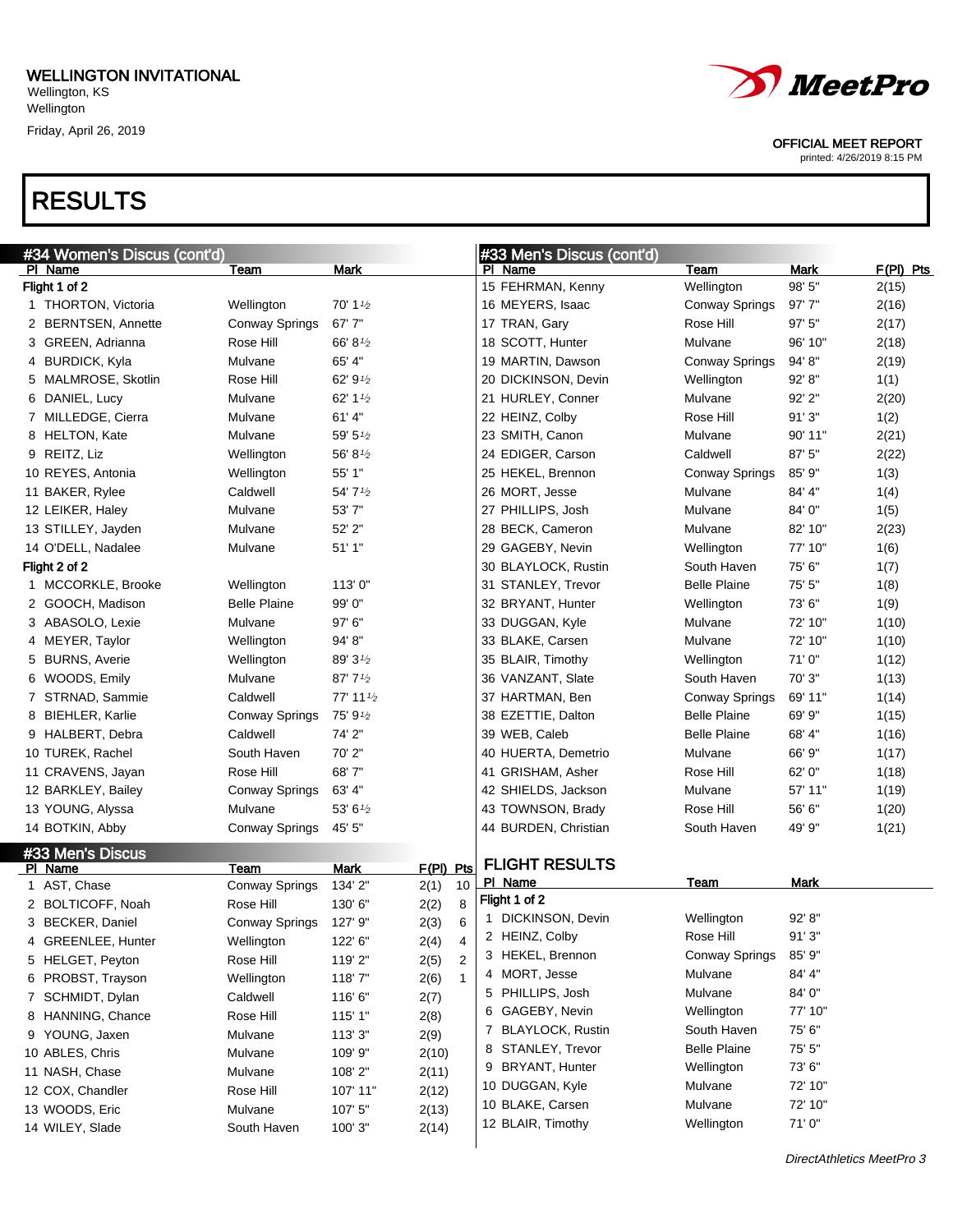**Wellington** 

Friday, April 26, 2019



#### OFFICIAL MEET REPORT

printed: 4/26/2019 8:15 PM

| #33 Men's Discus (cont'd) |                       |                     | #32 Women's Shot Put (cont'd) |                       |                       |                       |             |
|---------------------------|-----------------------|---------------------|-------------------------------|-----------------------|-----------------------|-----------------------|-------------|
| PI Name                   | Team                  | <b>Mark</b>         |                               | PI Name               | Team                  | Mark                  | $F(PI)$ Pts |
| 13 VANZANT, Slate         | South Haven           | 70' 3"              |                               | 12 CRAVENS, Jayan     | Rose Hill             | 27' 2"                | 2(11)       |
| 14 HARTMAN, Ben           | Conway Springs        | 69' 11"             |                               | 13 BIEHLER, Karlie    | <b>Conway Springs</b> | 27'1"                 | 2(12)       |
| 15 EZETTIE, Dalton        | <b>Belle Plaine</b>   | 69' 9"              |                               | 14 STARKS, Taryn      | Conway Springs        | 27'0''                | 1(2)        |
| 16 WEB, Caleb             | <b>Belle Plaine</b>   | 68' 4"              |                               | 15 BERNTSEN, Annette  | Conway Springs        | 25'7"                 | 1(3)        |
| 17 HUERTA, Demetrio       | Mulvane               | 66' 9"              |                               | 16 BARKLEY, Bailey    | Conway Springs        | $25'$ 2 $\frac{1}{2}$ | 1(4)        |
| 18 GRISHAM, Asher         | Rose Hill             | 62' 0"              |                               | 17 MILLEDGE, Cierra   | Mulvane               | 23' 81/2              | 1(5)        |
| 19 SHIELDS, Jackson       | Mulvane               | 57' 11"             |                               | 18 FISHER, Lexi       | Conway Springs        | $23'$ 5 $\frac{1}{2}$ | 1(6)        |
| 20 TOWNSON, Brady         | Rose Hill             | 56' 6"              |                               | 18 MOONEYHAM, Karley  | Conway Springs        | 23'5'' <sub>2</sub>   | 1(6)        |
| 21 BURDEN, Christian      | South Haven           | 49' 9"              |                               | 20 REYES, Antonia     | Wellington            | $23'$ $2\frac{1}{2}$  | 2(13)       |
| Flight 2 of 2             |                       |                     |                               | 21 BOYLES, Lucy       | <b>Conway Springs</b> | 22' 10 $\frac{1}{2}$  | 1(8)        |
| 1 AST, Chase              | Conway Springs        | 134' 2"             |                               | 22 BURDICK, Kyla      | Mulvane               | 22' 10"               | 1(9)        |
| 2 BOLTICOFF, Noah         | Rose Hill             | 130' 6"             |                               | 23 STILLEY, Jayden    | Mulvane               | $21'5^{3/4}$          | 1(10)       |
| 3 BECKER, Daniel          | <b>Conway Springs</b> | 127' 9"             |                               | 24 GREEN, Adrianna    | Rose Hill             | 21'3''                | 1(11)       |
| 4 GREENLEE, Hunter        | Wellington            | 122' 6"             |                               | 25 WOODS, Emily       | Mulvane               | $21'$ $2'$            | 1(12)       |
| 5 HELGET, Peyton          | Rose Hill             | 119'2"              |                               | 26 REITZ, Liz         | Wellington            | 20' 83/4              | 1(13)       |
| 6 PROBST, Trayson         | Wellington            | 118'7"              |                               | 27 THORTON, Victoria  | Wellington            | 20' 4'                | 2(14)       |
| 7 SCHMIDT, Dylan          | Caldwell              | 116'6"              |                               | 28 LEIKER, Haley      | Mulvane               | 17' 8''               | 1(14)       |
| 8 HANNING, Chance         | Rose Hill             | 115' 1"             |                               |                       |                       |                       |             |
| 9 YOUNG, Jaxen            | Mulvane               | 113' 3"             |                               | <b>FLIGHT RESULTS</b> |                       |                       |             |
| 10 ABLES, Chris           | Mulvane               | 109' 9"             |                               | PI Name               | Team                  | Mark                  |             |
| 11 NASH, Chase            | Mulvane               | 108'2"              |                               | Flight 1 of 2         |                       |                       |             |
| 12 COX, Chandler          | Rose Hill             | 107' 11"            |                               | 1 DANIEL, Lucy        | Mulvane               | 28' 61/2              |             |
| 13 WOODS, Eric            | Mulvane               | 107' 5"             |                               | 2 STARKS, Taryn       | Conway Springs        | 27' 0"                |             |
| 14 WILEY, Slade           | South Haven           | 100' 3"             |                               | 3 BERNTSEN, Annette   | Conway Springs        | 25'7"                 |             |
| 15 FEHRMAN, Kenny         | Wellington            | 98' 5"              |                               | 4 BARKLEY, Bailey     | Conway Springs        | 25' 21/2              |             |
| 16 MEYERS, Isaac          | <b>Conway Springs</b> | 97'7"               |                               | 5 MILLEDGE, Cierra    | Mulvane               | 23' 81/2              |             |
| 17 TRAN, Gary             | Rose Hill             | 97' 5"              |                               | 6 FISHER, Lexi        | Conway Springs        | $23'$ 5 $\frac{1}{2}$ |             |
| 18 SCOTT, Hunter          | Mulvane               | 96' 10"             |                               | 6 MOONEYHAM, Karley   | Conway Springs        | 23' 5'' <sub>2</sub>  |             |
| 19 MARTIN, Dawson         | Conway Springs        | 94' 8"              |                               | 8 BOYLES, Lucy        | Conway Springs        | 22' 10 $\frac{1}{2}$  |             |
| 20 HURLEY, Conner         | Mulvane               | 92' 2"              |                               | 9 BURDICK, Kyla       | Mulvane               | 22' 10"               |             |
| 21 SMITH, Canon           | Mulvane               | 90' 11"             |                               | 10 STILLEY, Jayden    | Mulvane               | $21'$ 5 $3/4$         |             |
| 22 EDIGER, Carson         | Caldwell              | 87' 5"              |                               | 11 GREEN, Adrianna    | Rose Hill             | 21'3''                |             |
| 23 BECK, Cameron          | Mulvane               | 82' 10"             |                               | 12 WOODS, Emily       | Mulvane               | $21'$ $21'$           |             |
| #32 Women's Shot Put      |                       |                     |                               | 13 REITZ, Liz         | Wellington            | 20' 83/4              |             |
| PI Name                   | Team                  | <b>Mark</b>         | $F(PI)$ Pts                   | 14 LEIKER, Haley      | Mulvane               | 17' 8''               |             |
| 1 BURNS, Averie           | Wellington            | 31'9'2              | 2(1)                          | $10$ Flight 2 of 2    |                       |                       |             |
| 2 HALBERT, Debra          | Caldwell              | 31'7''              | 2(2)<br>8                     | 1 BURNS, Averie       | Wellington            | 31'9'' <sub>2</sub>   |             |
| 3 LEGRAND, Elise          | Wellington            | $30' 8\frac{1}{2}$  | 6<br>2(3)                     | 2 HALBERT, Debra      | Caldwell              | 31'7''                |             |
| 4 LANGE, Alivia           | <b>Conway Springs</b> | 29' 11"             | 2(4)<br>4                     | 3 LEGRAND, Elise      | Wellington            | $30' 8\frac{1}{2}$    |             |
| 5 ABASOLO, Lexie          | Mulvane               | 29' 91/2            | $\overline{2}$<br>2(5)        | 4 LANGE, Alivia       | Conway Springs        | 29' 11"               |             |
| 6 MEYER, Taylor           | Wellington            | 29' 41/2            | 2(6)<br>$\mathbf{1}$          | 5 ABASOLO, Lexie      | Mulvane               | 29' 91/2              |             |
| 7 BACCERA, Jamie          | Wellington            | 28' 11"             | 2(7)                          | 6 MEYER, Taylor       | Wellington            | 29' 41/2              |             |
| 8 DANIEL, Lucy            | Mulvane               | 28' 61/2            | 1(1)                          | 7 BACCERA, Jamie      | Wellington            | 28' 11"               |             |
| 8 SCHMIDT, Abi            | Caldwell              | 28' 61/2            | 2(8)                          | 8 SCHMIDT, Abi        | Caldwell              | 28' 61/2              |             |
| 10 YOUNG, Alyssa          | Mulvane               | 28' 01/2            | 2(9)                          | 9 YOUNG, Alyssa       | Mulvane               | 28' 01/2              |             |
| 11 STRNAD, Sammie         | Caldwell              | 27'3'' <sub>2</sub> | 2(10)                         | 10 STRNAD, Sammie     | Caldwell              | 27'3'' <sub>2</sub>   |             |
|                           |                       |                     |                               |                       |                       |                       |             |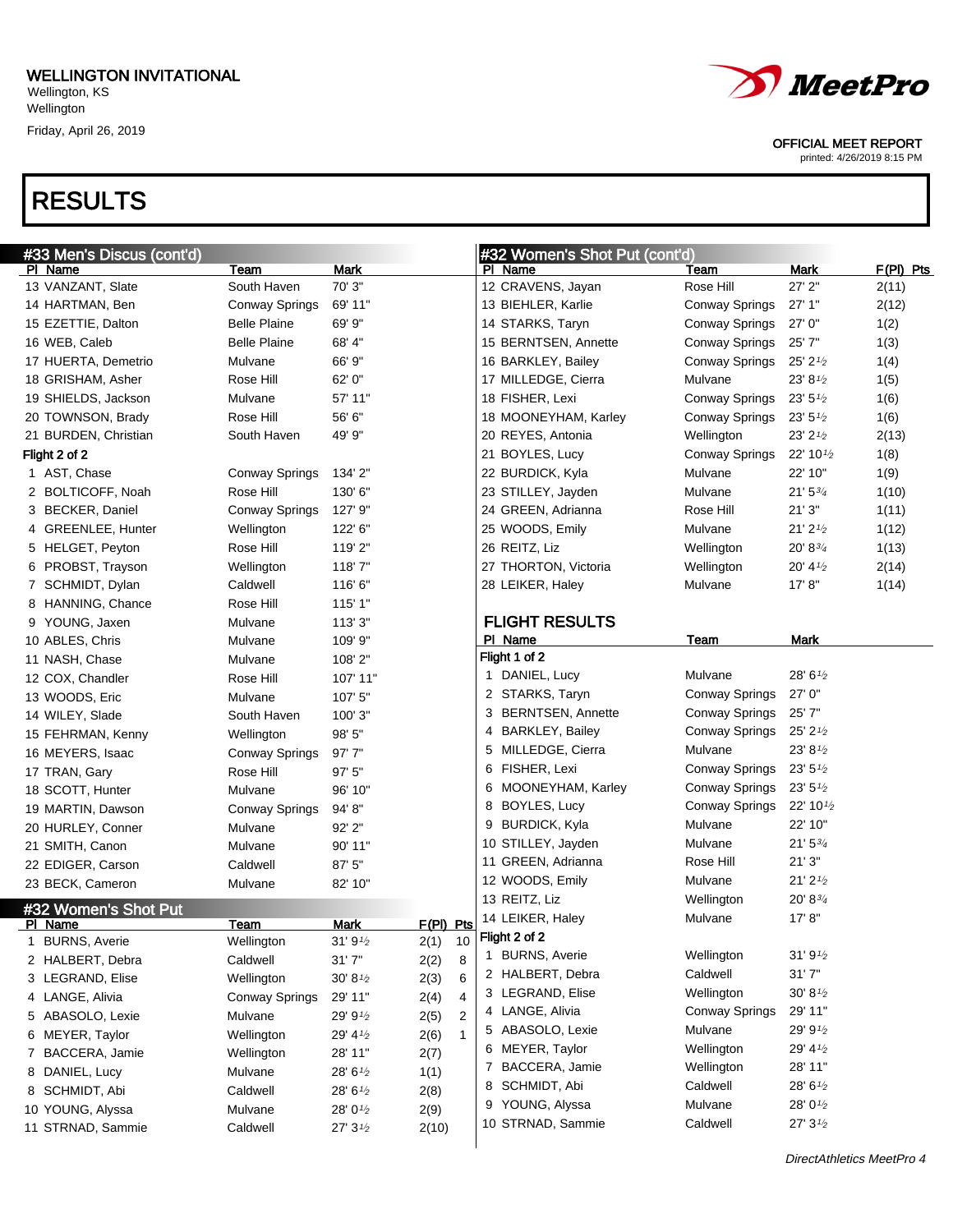## RESULTS



OFFICIAL MEET REPORT

| #32 Women's Shot Put (cont'd) |                       |                       |             |    | #31 Men's Shot Put (cont'd) |                                    |                       |                                               |  |  |  |
|-------------------------------|-----------------------|-----------------------|-------------|----|-----------------------------|------------------------------------|-----------------------|-----------------------------------------------|--|--|--|
| PI Name                       | Team                  | Mark                  |             |    |                             | <b>FLIGHT RESULTS</b>              |                       |                                               |  |  |  |
| 11 CRAVENS, Jayan             | Rose Hill             | 27' 2"                |             |    |                             | PI Name                            | Team                  | <b>Mark</b>                                   |  |  |  |
| 12 BIEHLER, Karlie            | Conway Springs        | 27'1"                 |             |    |                             | Flight 1 of 2                      |                       |                                               |  |  |  |
| 13 REYES, Antonia             | Wellington            | $23'$ $2'$            |             |    |                             | 1 STANLEY, Trevor                  | <b>Belle Plaine</b>   | 32' 43'                                       |  |  |  |
| 14 THORTON, Victoria          | Wellington            | 20' 4'                |             |    |                             | 2 WOODS, Eric                      | Mulvane               | 32' 41'                                       |  |  |  |
| #31 Men's Shot Put            |                       |                       |             |    |                             | 3 HEKEL, Brennon                   | <b>Conway Springs</b> | 31'73/4                                       |  |  |  |
| PI Name                       | Team                  | Mark                  | $F(PI)$ Pts |    |                             | 4 MEYERS, Isaac                    | Conway Springs        | 31'7''                                        |  |  |  |
| 1 BECKER, Daniel              | <b>Conway Springs</b> | 48' 11 <sup>1/2</sup> | 2(1)        | 10 |                             | 5 EZETTIE, Dalton                  | <b>Belle Plaine</b>   | 31'1''                                        |  |  |  |
| 2 AST, Chase                  | Conway Springs        | 46'7"                 | 2(2)        | 8  |                             | 6 MORT, Jesse                      | Mulvane               | 30' 7"                                        |  |  |  |
| 3 PLUMMER, Jeret              | Mulvane               | 46' 4"                | 2(3)        | 6  |                             | 7 MARTIN, Dawson                   | Conway Springs        | 29' 11 $\frac{1}{2}$                          |  |  |  |
| 4 FEHRMAN, Kenny              | Wellington            | 44' 9"                | 2(4)        | 4  |                             | 8 HURLEY, Conner                   | Mulvane               | 29' 81/4                                      |  |  |  |
| 5 HANNING, Chance             | Rose Hill             | $43'5^{3/4}$          | 2(5)        | 2  |                             | 9 GRISHAM, Asher                   | Rose Hill             | 29' 31/2                                      |  |  |  |
| 6 CLARK, Trevor               | Wellington            | 39' 2"                | 2(6)        | 1  |                             | 10 SMITH, Canon                    | Mulvane               | 29' 21/2                                      |  |  |  |
| 7 WILEY, Slade                | South Haven           | 38' 2"                | 2(7)        |    |                             | 11 HARTMAN, Ben                    | Conway Springs        | 27' 5'' <sub>2</sub>                          |  |  |  |
| 8 SCOTT, Blake                | Mulvane               | 37' 11 $\frac{3}{4}$  | 2(8)        |    |                             | 12 SHIELDS, Jackson                | Mulvane               | 27'3'                                         |  |  |  |
| 9 ABLES, Chris                | Mulvane               | 37' 5"                | 2(9)        |    |                             | 13 SCHMIDT, Luke                   | Caldwell              | 26' 10 $\frac{1}{2}$                          |  |  |  |
| 10 LOVE, Travese              | Wellington            | 37' 2"                | 2(10)       |    |                             | 14 PHILLIPS, Josh                  | Mulvane               | 26' 10"                                       |  |  |  |
| 11 YOUNG, Jaxen               | Mulvane               | 36' 81⁄4              | 2(11)       |    |                             | 15 BLAIR, Timothy                  | Wellington            | 26' 9"                                        |  |  |  |
| 12 GREENLEE, Hunter           | Wellington            | 36' 0"                | 2(12)       |    |                             | 16 BECK, Cameron                   | Mulvane               | 26' 23/4                                      |  |  |  |
| 13 BOLTICOFF, Noah            | Rose Hill             | 35' 4"                | 2(13)       |    |                             |                                    |                       | 26' 1 1/2                                     |  |  |  |
| 14 SCHMIDT, Dylan             | Caldwell              | 34' 53⁄4              | 2(14)       |    |                             | 17 HUERTA, Demetrio                | Mulvane               | 25' 10"                                       |  |  |  |
| 15 SCOTT, Hunter              | Mulvane               | 33' 41⁄4              |             |    |                             | 18 TOWNSON, Brady                  | Rose Hill             |                                               |  |  |  |
|                               | Rose Hill             |                       | 2(15)       |    |                             | 19 DUGGAN, Kyle                    | Mulvane               | 25'3''                                        |  |  |  |
| 16 TRAN, Gary                 |                       | 32' 1134              | 2(16)       |    |                             | 20 BURDEN, Christian               | South Haven           | 20' 81/4                                      |  |  |  |
| 17 STANLEY, Trevor            | <b>Belle Plaine</b>   | 32' 43/4              | 1(1)        |    |                             | Flight 2 of 2                      |                       |                                               |  |  |  |
| 18 WOODS, Eric                | Mulvane               | $32' 4\frac{1}{2}$    | 1(2)        |    |                             | 1 BECKER, Daniel                   | <b>Conway Springs</b> | 48' 11 1/2                                    |  |  |  |
| 19 SORIA, Jake                | Wellington            | 31' 11"               | 2(17)       |    |                             | 2 AST, Chase                       | <b>Conway Springs</b> | 46' 7"                                        |  |  |  |
| 20 HEKEL, Brennon             | Conway Springs        | 31'73/4               | 1(3)        |    |                             | 3 PLUMMER, Jeret                   | Mulvane               | 46' 4"                                        |  |  |  |
| 21 MEYERS, Isaac              | Conway Springs        | 31'7'' <sub>2</sub>   | 1(4)        |    |                             | 4 FEHRMAN, Kenny                   | Wellington            | 44' 9"                                        |  |  |  |
| 22 HELGET, Peyton             | Rose Hill             | 31'6''                | 2(18)       |    |                             | 5 HANNING, Chance                  | Rose Hill             | 43' 53/4                                      |  |  |  |
| 23 EZETTIE, Dalton            | <b>Belle Plaine</b>   | 31'1''                | 1(5)        |    |                             | 6 CLARK, Trevor                    | Wellington            | 39' 2"                                        |  |  |  |
| 24 MORT, Jesse                | Mulvane               | 30' 7"                | 1(6)        |    |                             | 7 WILEY, Slade                     | South Haven           | 38' 2"                                        |  |  |  |
| 25 MARTIN, Dawson             | Conway Springs        | 29' 11 1/2            | 1(7)        |    |                             | 8 SCOTT, Blake                     | Mulvane               | 37' 11 $3/4$                                  |  |  |  |
| 26 HURLEY, Conner             | Mulvane               | 29' 8 $\frac{1}{4}$   | 1(8)        |    |                             | 9 ABLES, Chris                     | Mulvane               | 37'5''                                        |  |  |  |
| 27 GAGEBY, Nevin              | Wellington            | 29' 43/4              | 2(19)       |    |                             | 10 LOVE, Travese                   | Wellington            | $37'$ $2"$                                    |  |  |  |
| 28 GRISHAM, Asher             | Rose Hill             | $29'3\frac{1}{2}$     | 1(9)        |    |                             | 11 YOUNG, Jaxen                    | Mulvane               | 36' 81/4                                      |  |  |  |
| 29 SMITH, Canon               | Mulvane               | 29' 21/2              | 1(10)       |    |                             | 12 GREENLEE, Hunter                | Wellington            | 36' 0"                                        |  |  |  |
| 30 HARTMAN, Ben               | Conway Springs        | 27' 5''               | 1(11)       |    |                             | 13 BOLTICOFF, Noah                 | Rose Hill             | 35' 4"                                        |  |  |  |
| 31 SHIELDS, Jackson           | Mulvane               | 27'3'' <sub>2</sub>   | 1(12)       |    |                             | 14 SCHMIDT, Dylan                  | Caldwell              | $34' 5\frac{3}{4}$                            |  |  |  |
| 32 SCHMIDT, Luke              | Caldwell              | 26' 10 $\frac{1}{2}$  | 1(13)       |    |                             | 15 SCOTT, Hunter                   | Mulvane               | $33' 4\frac{1}{4}$                            |  |  |  |
| 33 PHILLIPS, Josh             | Mulvane               | 26' 10"               | 1(14)       |    |                             | 16 TRAN, Gary                      | Rose Hill             | 32' 1134                                      |  |  |  |
| 34 BLAIR, Timothy             | Wellington            | 26' 9"                | 1(15)       |    |                             | 17 SORIA, Jake                     | Wellington            | 31' 11"                                       |  |  |  |
| 35 BECK, Cameron              | Mulvane               | 26' 23/4              | 1(16)       |    |                             | 18 HELGET, Peyton                  | Rose Hill             | 31'6''                                        |  |  |  |
| 36 HUERTA, Demetrio           | Mulvane               | 26' 1 <sup>1/2</sup>  | 1(17)       |    |                             | 19 GAGEBY, Nevin                   | Wellington            | 29' 43/4                                      |  |  |  |
| 37 TOWNSON, Brady             | Rose Hill             | 25' 10"               | 1(18)       |    |                             |                                    |                       |                                               |  |  |  |
| 38 DUGGAN, Kyle               | Mulvane               | $25'3\frac{1}{4}$     | 1(19)       |    |                             | #30 Women's Triple Jump<br>PI Name | <b>Team</b>           | <b>Mark</b><br><b>Pts</b>                     |  |  |  |
| 39 BURDEN, Christian          | South Haven           | $20' 8\frac{1}{4}$    | 1(20)       |    |                             | 1 CURRY, Makenzie                  | <b>Conway Springs</b> | 33' 10 <sup>1</sup> / <sub>2</sub> (NW)<br>10 |  |  |  |
|                               |                       |                       |             |    |                             | 2 THRUSH, Haley                    | Rose Hill             | 8<br>32' 7" (NW)                              |  |  |  |
|                               |                       |                       |             |    |                             |                                    |                       |                                               |  |  |  |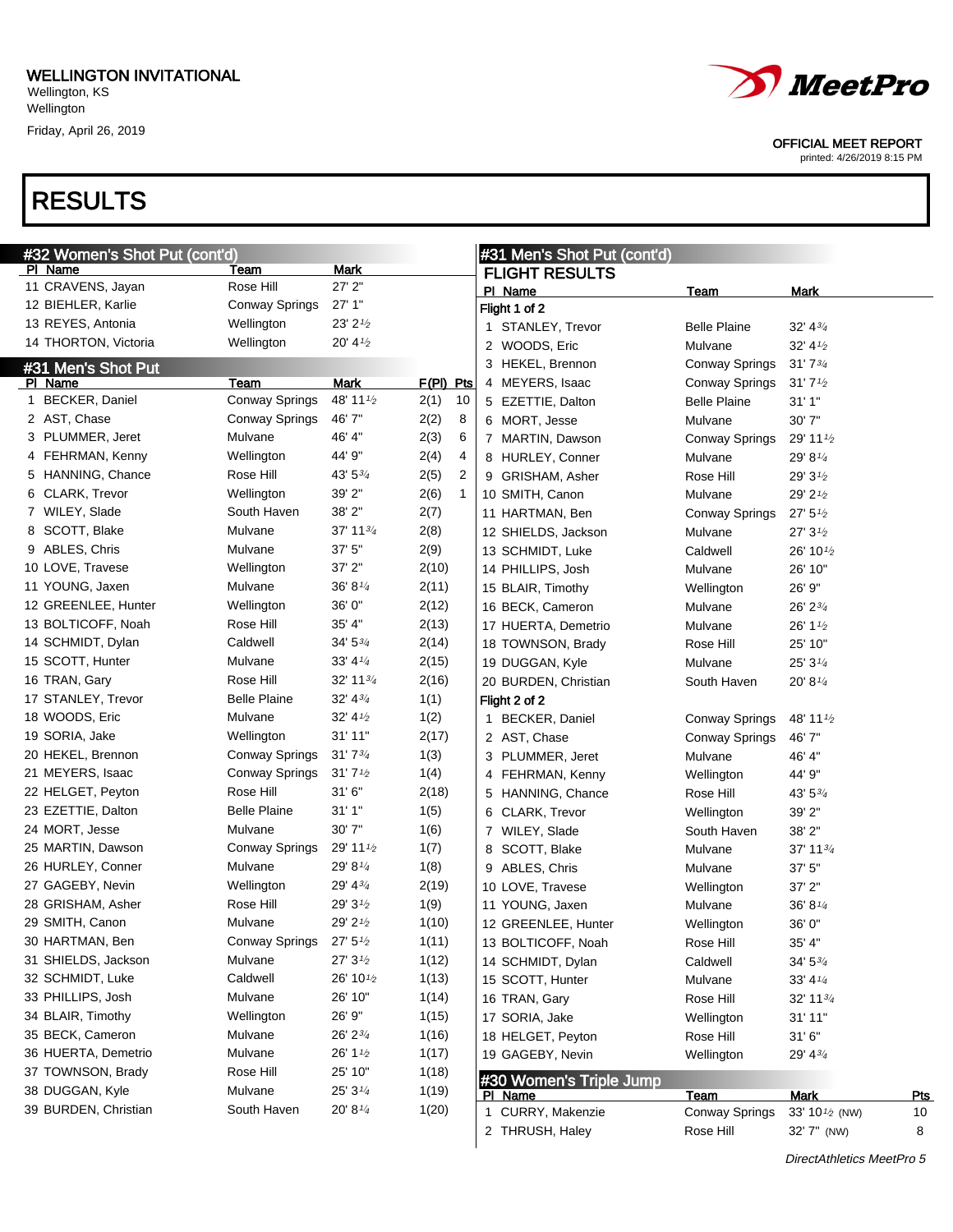

#### OFFICIAL MEET REPORT

printed: 4/26/2019 8:15 PM

| #30 Women's Triple Jump (cont'd) |                     |                                        |           |            | #28 Women's Long Jump (cont'd) |                       |                                        |            |   |
|----------------------------------|---------------------|----------------------------------------|-----------|------------|--------------------------------|-----------------------|----------------------------------------|------------|---|
| PI Name                          | Team                | <b>Mark</b>                            |           | Pts        | PI Name                        | Team                  | <b>Mark</b>                            |            |   |
| 3 POND, Macey                    | South Haven         | 29' 6" (NW)                            |           | 6          | 3 LANGE, Allyson               | <b>Conway Springs</b> | 13' 2" (NW)                            |            |   |
| 4 KUEHN, Mia                     | Rose Hill           | 29' 4 <sup>1/2</sup> (NW)              |           | 4          | 4 KUEHN, Mia                   | Rose Hill             | 13' $0\frac{1}{2}$ (NW)                |            |   |
| 5 AUFDENGARTEN, Kylie            | Wellington          | 28' 9" (NW)                            |           | 2          | 5 BAUERLE, Gabby               | Mulvane               | 13' 0" (NW)                            |            |   |
| 6 OSWELL, Caitlan                | <b>Belle Plaine</b> | 27' $3\frac{1}{2}$ (NW)                |           | 1          | 6 ROCKLEY, Jillian             | Rose Hill             | 12' 10 $\frac{1}{2}$ (NW)              |            |   |
| 7 ROCKLEY, Jillian               | Rose Hill           | 26' 6" (NW)                            |           |            | 7 RADEMACHER, Sierra           | Wellington            | $12'3''$ (NW)                          |            |   |
| 8 HOPLIN, Adrianna               | South Haven         | 25' 9" (NW)                            |           |            | 8 MCILRATH, Savanah            | Rose Hill             | $9'3''$ (NW)                           |            |   |
|                                  |                     |                                        |           |            | Flight 2 of 2                  |                       |                                        |            |   |
| #29 Men's Triple Jump            |                     |                                        |           |            | 1 SIMONS, Kloie                | Mulvane               | 16' 9" (NW)                            |            |   |
| PI Name                          | Team                | <b>Mark</b>                            |           | <b>Pts</b> | 2 AUFDENGARTEN, Kylie          | Wellington            | 15' 11 $\frac{1}{2}$ (NW)              |            |   |
| 1 LANE, Mason                    | Rose Hill           | 39' 7" (NW)                            |           | 10         | 3 WHISTLER, Addy               | Mulvane               | 15' $6\frac{1}{2}$ (NW)                |            |   |
| 2 WISEMAN, Eli                   | <b>Belle Plaine</b> | 38' 10" (NW)                           |           | 8          | 4 POND, Macey                  | South Haven           | 15' 2" (NW)                            |            |   |
| 3 DUNCAN, Jacob                  | Mulvane             | 37' 3 <sup>1/2</sup> (NW)              |           | 6          | 5 TUREK, Rachel                | South Haven           | 14' 11" (NW)                           |            |   |
| 4 PAULY, Lance                   | Conway Springs      | 35' 9 <sup>1/2</sup> (NW)              |           | 4          | 5 EBENKAMP, Reagan             | Conway Springs        | 14' 11" (NW)                           |            |   |
| 5 HILTON, Austin                 | Belle Plaine        | 35' 9" (NW)                            |           | 2          | 5 THRUSH, Haley                | Rose Hill             | 14' 11" (NW)                           |            |   |
| 6 YORK, Gavin                    | Wellington          | 35' 1 <sup><math>1/2</math></sup> (NW) |           | 1          | 8 CURRY, Makenzie              | Conway Springs        | 14' 8" (NW)                            |            |   |
| 7 SOLES, Austin                  | Wellington          | 34' 3 <sup>1/2</sup> (NW)              |           |            | 9 BYERS, Brionna               | South Haven           | 14' 6" (NW)                            |            |   |
| 8 SCHROER, Logan                 | Rose Hill           | 32' 7 <sup>1/2</sup> (NW)              |           |            | 10 HOTZ, Lauren                | Rose Hill             | 13' 11" (NW)                           |            |   |
| 9 DIXON, Michael                 | Rose Hill           | 28' 2 <sup>1/2</sup> (NW)              |           |            | 11 CHRISTY, Kendal             | <b>Belle Plaine</b>   | 13' 5" (NW)                            |            |   |
|                                  |                     |                                        |           |            | 12 LEWELLEN, Tori              | Caldwell              | 12' $5\frac{1}{2}$ (NW)                |            |   |
| #28 Women's Long Jump            |                     |                                        |           |            | #27 Men's Long Jump            |                       |                                        |            |   |
| PI Name                          | Team                | Mark                                   | F(PI) Pts |            | PI Name                        | Team                  | Mark                                   | F(PI) Pts  |   |
| 1 SIMONS, Kloie                  | Mulvane             | 16' 9" (NW)                            | 2(1)      | 10         | 1 WASHINGTON, DeAndre          | Wellington            | 20' 10 $\frac{1}{2}$ (NW)              | 1(1)<br>10 |   |
| 2 AUFDENGARTEN, Kylie            | Wellington          | 15' 11 $\frac{1}{2}$ (NW)              | 2(2)      | 8          | 2 MERCER, Zach                 | Conway Springs        | 20' 7" (NW)                            | 2(1)       | 8 |
| 3 WHISTLER, Addy                 | Mulvane             | 15' $6\frac{1}{2}$ (NW)                | 2(3)      | 6          | 3 BARTON, Chi                  | Wellington            | 20' 4" (NW)                            | 2(2)       | 6 |
| 4 POND, Macey                    | South Haven         | 15' 2" (NW)                            | 2(4)      | 4          | 4 CULLENS, Michael             | Wellington            | 20' 1 <sup><math>1/2</math></sup> (NW) | 2(3)       | 4 |
| 5 TUREK, Rachel                  | South Haven         | 14' 11" (NW)                           | 2(5)      | 1          | 5 WITT, Luke                   | Rose Hill             | 19' 11 $\frac{1}{2}$ (NW)              | 2(4)       | 2 |
| 5 EBENKAMP, Reagan               | Conway Springs      | 14' 11" (NW)                           | 2(5)      | 1          | 6 LEDBETTER, Michael           | Wellington            | 19' 10" (NW)                           | 2(5)       | 1 |
| 5 THRUSH, Haley                  | Rose Hill           | 14' 11" (NW)                           | 2(5)      | 1          | 7 WEBB, Caden                  | Mulvane               | 19' 1 <sup><math>1/2</math></sup> (NW) | 2(6)       |   |
| 8 CURRY, Makenzie                | Conway Springs      | 14' 8" (NW)                            | 2(8)      |            | 8 WISEMAN, Eli                 | <b>Belle Plaine</b>   | 18' 11" (NW)                           | 1(2)       |   |
| 9 BYERS, Brionna                 | South Haven         | $14' 6''$ (NW)                         | 2(9)      |            | 9 DUNCAN, Jacob                | Mulvane               | 18'8" (NW)                             | 2(7)       |   |
| 10 KUNZ, Tori                    | Conway Springs      | 14' 1" (NW)                            | 1(1)      |            | 10 JONES, Travis               | Rose Hill             | 18' 7" (NW)                            | 2(8)       |   |
| 11 HOTZ, Lauren                  | Rose Hill           | 13' 11" (NW)                           | 2(10)     |            | 11 MORGAN, Clint               | <b>Belle Plaine</b>   | 18' 1" (NW)                            | 2(9)       |   |
| 12 CHRISTY, Kendal               | Belle Plaine        | 13' 5" (NW)                            | 2(11)     |            | 12 BROWN, Skyler               | Rose Hill             | 17' 11" (NW)                           | 1(3)       |   |
| 13 HOPLIN, Adrianna              | South Haven         | 13' $2\frac{1}{2}$ (NW)                | 1(2)      |            | 13 WASHINGTON, Tayshawn        | Wellington            | 17' 10" (NW)                           | 2(10)      |   |
| 14 LANGE, Allyson                | Conway Springs      | 13' 2" (NW)                            | 1(3)      |            | 14 CLAAR, Tanner               | Mulvane               | 17' $6\frac{1}{2}$ (NW)                | 2(11)      |   |
| 15 KUEHN, Mia                    | Rose Hill           | 13' $0\frac{1}{2}$ (NW)                | 1(4)      |            | 14 HATFIELD, Grey              | Wellington            | 17' $6\frac{1}{2}$ (NW)                | 2(11)      |   |
| 16 BAUERLE, Gabby                | Mulvane             | 13' 0" (NW)                            | 1(5)      |            | 16 BEVAN, Braeden              | Wellington            | $17'3''$ (NW)                          | 1(4)       |   |
| 17 ROCKLEY, Jillian              | Rose Hill           | 12' 10 $\frac{1}{2}$ (NW)              | 1(6)      |            | 17 HOWARD, Kaden               | <b>Conway Springs</b> | 17' $0\frac{1}{2}$ (NW)                | 2(13)      |   |
| 18 LEWELLEN, Tori                | Caldwell            | 12' $5\frac{1}{2}$ (NW)                | 2(12)     |            | 18 WAGNER, Carter              | Rose Hill             | 16' 10" (NW)                           | 1(5)       |   |
| 19 RADEMACHER, Sierra            | Wellington          | $12'3''$ (NW)                          | 1(7)      |            | 19 HILTON, Austin              | <b>Belle Plaine</b>   | 16' $8\frac{1}{2}$ (NW)                | 2(14)      |   |
| 20 MCILRATH, Savanah             | Rose Hill           | $9'3''$ (NW)                           | 1(8)      |            | 20 SHIELDS, Jackson            | Mulvane               | 16' $5\frac{1}{2}$ (NW)                | 1(6)       |   |
|                                  |                     |                                        |           |            | 21 REYES, Lucas                | Wellington            | 16' 4 $\frac{1}{2}$ (NW)               | 1(7)       |   |
| <b>FLIGHT RESULTS</b>            |                     |                                        |           |            | 22 YOUNG, Bryden               | <b>Belle Plaine</b>   | 15' 11 <sup>1/2</sup> (NW)             | 1(8)       |   |
| PI Name                          | <b>Team</b>         | <b>Mark</b>                            |           |            | 23 SHOOK, Conner               | <b>Belle Plaine</b>   | 15' 10" (NW)                           | 1(9)       |   |
| Flight 1 of 2                    |                     |                                        |           |            | 24 BALTZLEY, Christian         | Mulvane               | 15' 8" (NW)                            | 1(10)      |   |
| 1 KUNZ, Tori                     | Conway Springs      | 14' 1" (NW)                            |           |            | 25 SHAW, James                 | Mulvane               | $15'7''$ (NW)                          | 1(11)      |   |
| 2 HOPLIN, Adrianna               | South Haven         | 13' $2\frac{1}{2}$ (NW)                |           |            |                                |                       |                                        |            |   |
|                                  |                     |                                        |           |            |                                |                       |                                        |            |   |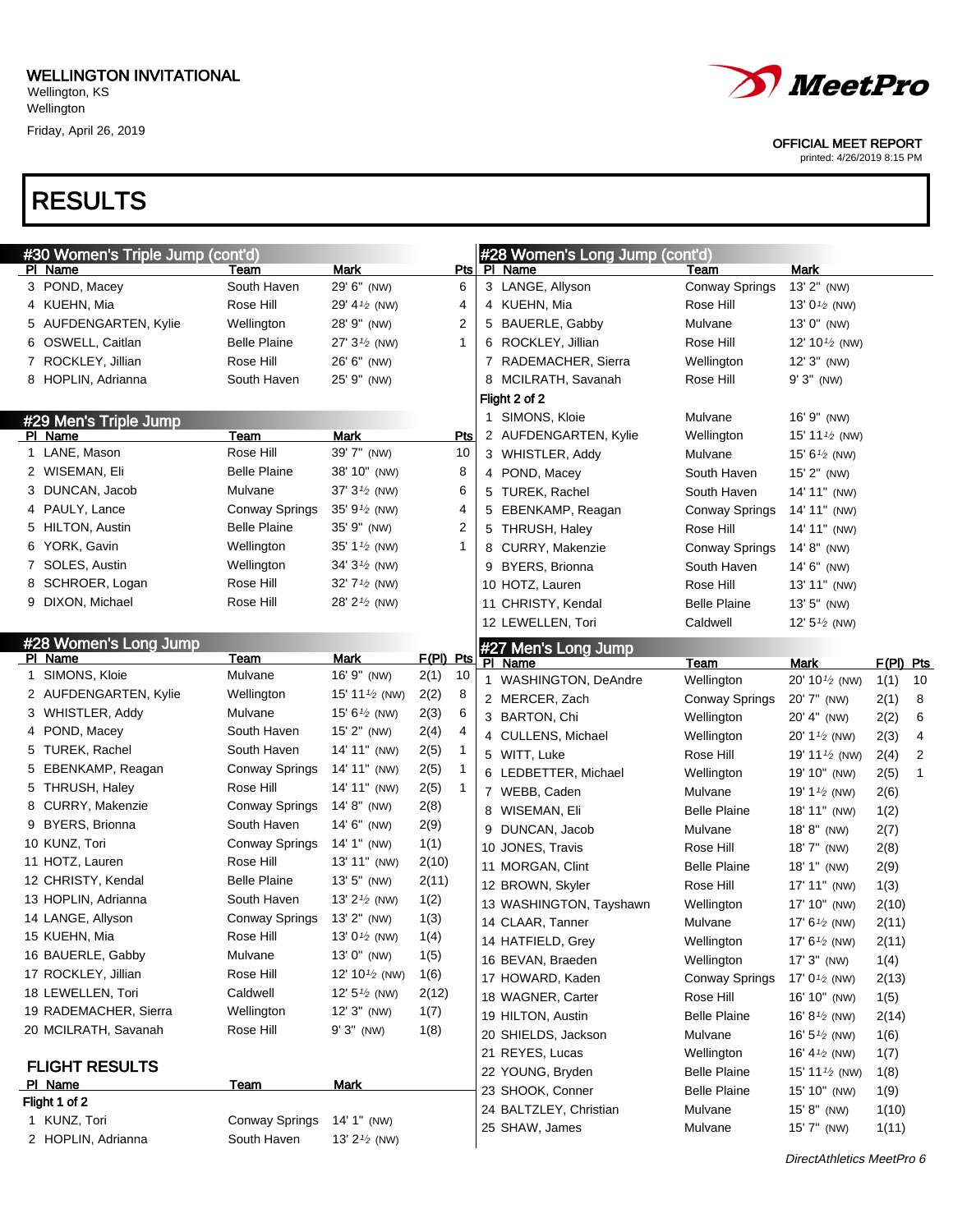

#### OFFICIAL MEET REPORT

printed: 4/26/2019 8:15 PM

| #27 Men's Long Jump (cont'd) |                       |                                        |                     |   | #26 Women's Pole Vault (cont'd)      |                       |                           |                |
|------------------------------|-----------------------|----------------------------------------|---------------------|---|--------------------------------------|-----------------------|---------------------------|----------------|
| PI Name                      | Team                  | Mark                                   | F(PI) Pts   PI Name |   |                                      | Team                  | Mark                      | <u>Pts</u>     |
| 26 WIENS, Gus                | South Haven           | 15' 4 $\frac{1}{2}$ (NW)               | 1(12)               |   | JOHNSEN, Tracy                       | <b>Conway Springs</b> | NΗ                        |                |
| 27 KOCHICK, Kale             | Rose Hill             | 15' 4" (NW)                            | 1(13)               |   | MEYER, Jaylee                        | <b>Conway Springs</b> | NΗ                        |                |
| 28 YOUNG, Cole               | Mulvane               | 15' 1" (NW)                            | 1(14)               |   |                                      |                       |                           |                |
| 29 ASHLEY, Brycent           | <b>Belle Plaine</b>   | 14' $91/2$ (NW)                        | 1(15)               |   | #25 Men's Pole Vault                 |                       |                           |                |
|                              |                       |                                        |                     |   | PI Name                              | Team                  | Mark                      | <b>Pts</b>     |
| <b>FLIGHT RESULTS</b>        |                       |                                        |                     |   | 1 MILLEDGE, Chase                    | Mulvane               | 13'0"                     | 10             |
| PI Name                      | Team                  | <u>Mark</u>                            |                     |   | 2 REYES, Nic                         | Wellington            | 11'6''                    | 8              |
| Flight 1 of 2                |                       |                                        |                     |   | 3 PETTEGREW, Trace                   | <b>Conway Springs</b> | 10'6"                     | 6              |
| 1 WASHINGTON, DeAndre        | Wellington            | 20' 10 $\frac{1}{2}$ (NW)              |                     |   | 4 DOFFING, Ben                       | <b>Conway Springs</b> | 10'6"                     | 4              |
| 2 WISEMAN, Eli               | <b>Belle Plaine</b>   | 18' 11" (NW)                           |                     |   | 5 GREEN, Colin                       | Wellington            | 10'0''                    | $\overline{c}$ |
| 3 BROWN, Skyler              | Rose Hill             | 17' 11" (NW)                           |                     | 6 | DICKENSON, Dylan                     | Wellington            | 9' 0"                     | 1              |
| 4 BEVAN, Braeden             | Wellington            | $17'3''$ (NW)                          |                     |   | 7 DURANLEAU, Nathan                  | Mulvane               | 9' 0"                     |                |
| 5 WAGNER, Carter             | Rose Hill             | 16' 10" (NW)                           |                     | 8 | DOFFING, Nathan                      | <b>Conway Springs</b> | 9'0''                     |                |
| 6 SHIELDS, Jackson           | Mulvane               | 16' $5\frac{1}{2}$ (NW)                |                     | 9 | BALTZLEY, Christian                  | Mulvane               | 8' 6"                     |                |
| 7 REYES, Lucas               | Wellington            | 16' 4 $\frac{1}{2}$ (NW)               |                     | 9 | <b>BETTERTON, Ryder</b>              | Mulvane               | 8'6''                     |                |
| 8 YOUNG, Bryden              | <b>Belle Plaine</b>   | 15' 11 $\frac{1}{2}$ (NW)              |                     |   | 11 MEYER, Jaden                      | <b>Conway Springs</b> | 8'0''                     |                |
| 9 SHOOK, Conner              | <b>Belle Plaine</b>   | 15' 10" (NW)                           |                     |   | 12 BEVAN, Braeden                    | Wellington            | 8' 0"                     |                |
| 10 BALTZLEY, Christian       | Mulvane               | 15' 8" (NW)                            |                     |   | 13 KOEHLER, Chase                    | Wellington            | 7' 6"                     |                |
| 11 SHAW, James               | Mulvane               | $15'7''$ (NW)                          |                     |   | 14 STARNES, Caleb                    | Wellington            | 6' 0"                     |                |
| 12 WIENS, Gus                | South Haven           | 15' 4 $\frac{1}{2}$ (NW)               |                     |   | KOP, Eric                            | Wellington            | NΗ                        |                |
| 13 KOCHICK, Kale             | Rose Hill             | $15' 4''$ (NW)                         |                     |   |                                      |                       |                           |                |
| 14 YOUNG, Cole               | Mulvane               | 15' 1" (NW)                            |                     |   | #24 Women's High Jump                |                       |                           |                |
| 15 ASHLEY, Brycent           | <b>Belle Plaine</b>   | 14' 9 <sup>1/2</sup> (NW)              |                     |   | PI Name                              | Team                  | Mark                      | <u>Pts</u>     |
| Flight 2 of 2                |                       |                                        |                     |   | 1 PAULY, Madison                     | <b>Conway Springs</b> | 5'0''                     | 10             |
| 1 MERCER, Zach               | Conway Springs        | 20' 7" (NW)                            |                     |   | 2 MOREL, Lea                         | <b>Belle Plaine</b>   | 5' 0"                     | 8              |
| 2 BARTON, Chi                | Wellington            | 20' 4" (NW)                            |                     |   | 3 WENKE, Kenzie                      | Conway Springs        | 4' 10"                    | 6              |
| 3 CULLENS, Michael           | Wellington            | 20' 1 <sup><math>1/2</math></sup> (NW) |                     |   | 4 WHISTLER, Addy                     | Mulvane               | 4'8"                      | 4              |
| 4 WITT, Luke                 | Rose Hill             | 19' 11 $\frac{1}{2}$ (NW)              |                     |   | 5 GLOVER, Sadie                      | Wellington            | 4' 6"                     | $\overline{c}$ |
| 5 LEDBETTER, Michael         | Wellington            | 19' 10" (NW)                           |                     |   | 6 LEWELLEN, Tori                     | Caldwell              | 4' 6"                     | 1              |
| 6 WEBB, Caden                | Mulvane               | 19' 1 <sup><math>1/2</math></sup> (NW) |                     |   | 7 BYERS, Brionna                     | South Haven           | 4' 4"                     |                |
| 7 DUNCAN, Jacob              | Mulvane               | 18' 8" (NW)                            |                     | 8 | HOPLIN, Adrianna                     | South Haven           | 4'2"                      |                |
| 8 JONES, Travis              | Rose Hill             | 18' 7" (NW)                            |                     | 9 | ROCKLEY, Jillian                     | Rose Hill             | 4' 0"                     |                |
| 9 MORGAN, Clint              | <b>Belle Plaine</b>   | 18' 1" (NW)                            |                     |   | 10 SCANTLIN, Ana                     | Mulvane               | 4' 0"                     |                |
| 10 WASHINGTON, Tayshawn      | Wellington            | 17' 10" (NW)                           |                     |   |                                      |                       |                           |                |
| 11 CLAAR, Tanner             | Mulvane               | 17' $6\frac{1}{2}$ (NW)                |                     |   | #23 Men's High Jump                  |                       |                           |                |
| 11 HATFIELD, Grey            | Wellington            | 17' 6 <sup>1/2</sup> (NW)              |                     |   | <u>PI_Name</u>                       | Team                  | <b>Mark</b>               | <u>Pts</u>     |
| 13 HOWARD, Kaden             | <b>Conway Springs</b> | 17' $0^{1/2}$ (NW)                     |                     |   | 1 WRIGHT, Jonathan                   | <b>Conway Springs</b> | 6'7''                     | 10             |
| 14 HILTON, Austin            | <b>Belle Plaine</b>   | 16' 8 $1/2$ (NW)                       |                     |   | 2 KOESTER, Collin                    | <b>Conway Springs</b> | 5'10"                     | 8              |
| #26 Women's Pole Vault       |                       |                                        |                     |   | 3 LANZRATH, Tyler                    | Mulvane               | 5' 8''                    | 5              |
| PI Name                      | <u>Team</u>           | <b>Mark</b>                            | Pts                 |   | 3 WISEMAN, Eli                       | <b>Belle Plaine</b>   | 5' 8"                     | 5              |
| 1 LEGRAND, Elise             | Wellington            | 9'6''                                  | 10                  |   | 5 WAGNER, Carter                     | Rose Hill             | 5' 8"                     | 2              |
| 2 SIMONS, Kloie              | Mulvane               | 9'6''                                  | 8                   |   | 6 SCHULTE, Cole                      | <b>Conway Springs</b> | 5'6''                     | 1              |
| 3 WHISTLER, Addy             | Mulvane               | 8'0''                                  | 6                   |   | 7 YBARRA, Braden                     | Wellington            | 5'3"                      |                |
| 4 SCHMANKE, Molly            | Conway Springs        | 7' 0"                                  | 4                   |   | 8 SOLES, Austin<br>SCHETTLER, Dustin | Wellington            | 5' 0"<br>5' 0"            |                |
| 5 MAYO, Delaney              | Caldwell              | 6' 0"                                  | 2                   | 9 | 9 HATFIELD, John                     | Wellington            | 5' 0"                     |                |
| SCANTLIN, Ana                | Mulvane               | <b>NH</b>                              |                     |   | 11 PARKER, DeVontre                  | Rose Hill             | 5' 0"                     |                |
|                              |                       |                                        |                     |   |                                      | Wellington            | DirectAthletics MeetPro 7 |                |
|                              |                       |                                        |                     |   |                                      |                       |                           |                |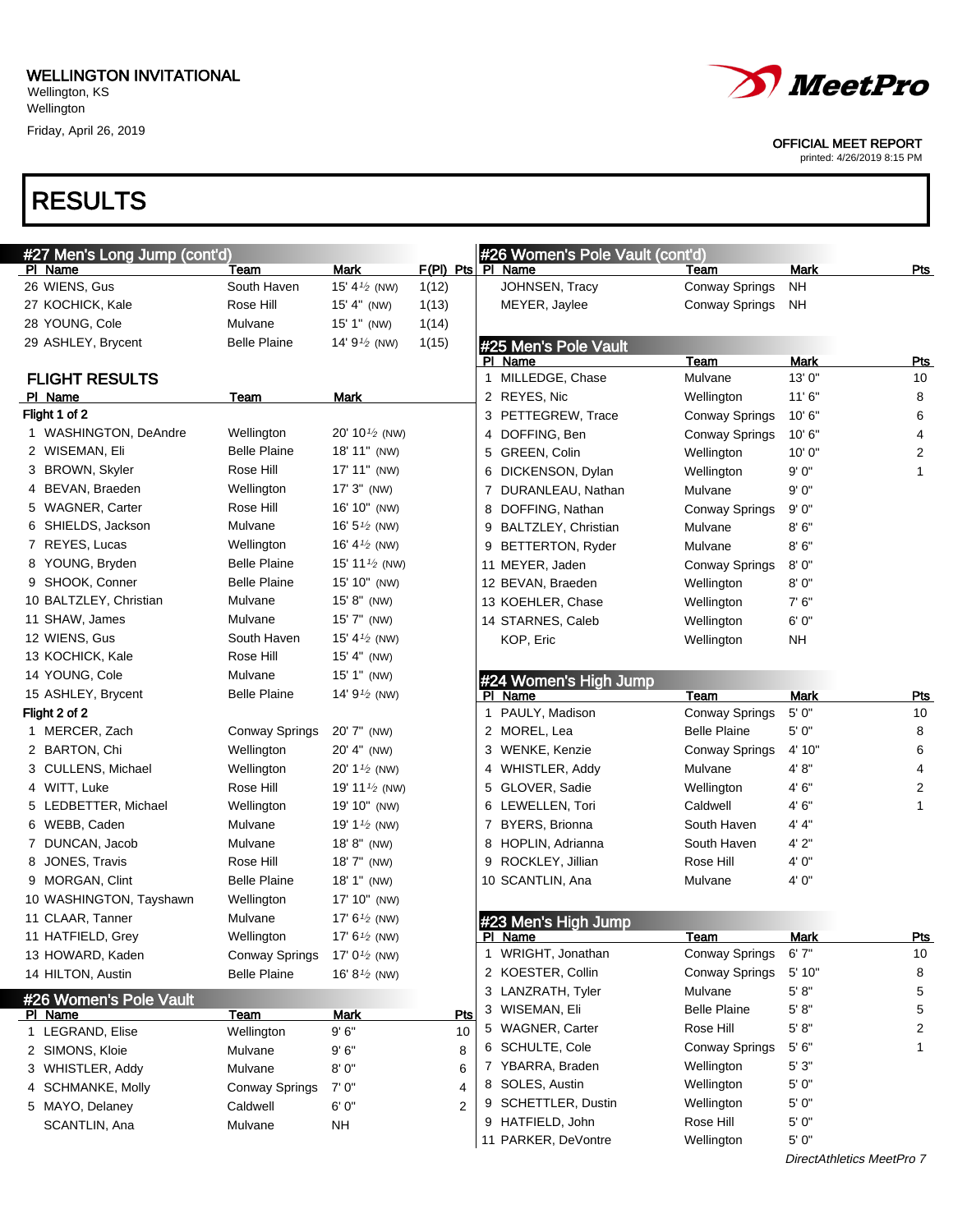Friday, April 26, 2019



#### OFFICIAL MEET REPORT

printed: 4/26/2019 8:15 PM

|    | #23 Men's High Jump (cont'd) |                       |             |             |                |   | #14 Men's 110m Hurdles           |                       |                    |             |    |
|----|------------------------------|-----------------------|-------------|-------------|----------------|---|----------------------------------|-----------------------|--------------------|-------------|----|
|    | PI Name                      | Team                  | Mark        |             |                |   | Pts   PI Name                    | Team                  | Time               | $H(PI)$ Pts |    |
|    | YOUNG, Cole                  | Mulvane               | NΗ          |             |                |   | 1 KOP, Eric                      | Wellington            | 14.95 (NW)         | 2(1)        | 10 |
|    | BROWN, Skyler                | Rose Hill             | <b>NH</b>   |             |                |   | 2 COBB, Lathe                    | Rose Hill             | 15.96 (NW)         | 2(2)        | 8  |
|    |                              |                       |             |             |                |   | 3 YORK, Gavin                    | Wellington            | 16.14 (NW)         | 2(3)        | 6  |
|    | #22 Women's 4 x 800m Relay   |                       |             |             |                |   | 4 WARD, Marshall                 | Caldwell              | 16.28 (NW)         | 2(4)        | 4  |
|    | PI Team                      |                       | Time        | Pts         |                |   | 5 HENDRIX, Drake                 | Wellington            | 16.68 (NW)         | 2(5)        | 2  |
|    | 1 Mulvane (A)                |                       | 10:22.56    | 10          |                |   | 6 REYES, Nic                     | Wellington            | 17.17 (NW)         | 2(6)        | 1  |
|    | 2 Rose Hill (A)              |                       | 11:44.57    | 8           |                |   | 7 DOFFING, Ben                   | <b>Conway Springs</b> | 17.79 (NW)         | 2(7)        |    |
|    | 3 Caldwell (A)               |                       | 12:02.20    | 6           |                |   | 8 CASSUBE, Nathan                | Mulvane               | 18.52 (NW)         | 1(1)        |    |
|    | 4 Conway Springs (A)         |                       | 12:53.92    | 4           |                |   | 9 KOCHICK, Kale                  | Rose Hill             | 19.87 (NW)         | 1(2)        |    |
|    |                              |                       |             |             |                |   | 10 THOMPSON, Connor              | Wellington            | 20.29 (NW)         | 2(8)        |    |
|    | #21 Men's 4 x 800m Relay     |                       |             |             |                |   | 11 MCCLELLAN, Matthew            | Mulvane               | 20.34 (NW)         | 1(3)        |    |
|    | PI Team                      |                       | <b>Time</b> | Pts         |                |   |                                  |                       |                    |             |    |
|    | 1 Wellington (A)             |                       | 9:04.28     | 10          |                |   | <b>SECTION RESULTS</b>           |                       |                    |             |    |
|    | 2 Mulvane (A)                |                       | 9:07.82     | 8           |                |   | PI Name                          | Team                  | Time               |             |    |
|    | 3 Conway Springs (A)         |                       | 9:14.00     | 6           |                |   | Section 1 of 2                   |                       |                    | Wind: (NW)  |    |
|    | 4 Mulvane (B)                |                       | 9:46.47     | 4           |                |   | 1 CASSUBE, Nathan                | Mulvane               | 18.52              |             |    |
|    | 5 South Haven (A)            |                       | 9.54.81     | 2           |                |   | 2 KOCHICK, Kale                  | Rose Hill             | 19.87              |             |    |
| 6. | Rose Hill (A)                |                       | 10:15.44    |             |                |   | 3 MCCLELLAN, Matthew             | Mulvane               | 20.34              |             |    |
| 7. | Caldwell (A)                 |                       | 10:16.79    |             |                |   | Section 2 of 2                   |                       |                    | Wind: (NW)  |    |
|    | 8 Belle Plaine (A)           |                       | 10:47.54    |             |                |   | 1 KOP, Eric                      | Wellington            | 14.95              |             |    |
|    |                              |                       |             |             |                |   | 2 COBB, Lathe                    | Rose Hill             | 15.96              |             |    |
|    | #13 Women's 100m Hurdles     |                       |             |             |                |   | 3 YORK, Gavin                    | Wellington            | 16.14              |             |    |
|    | PI Name                      | Team                  | Time        | $H(PI)$ Pts |                |   | 4 WARD, Marshall                 | Caldwell              | 16.28              |             |    |
|    | 1 LEGRAND, Elise             | Wellington            | 17.65 (NW)  | 2(1)        | 10             |   | 5 HENDRIX, Drake                 | Wellington            | 16.68              |             |    |
|    | 2 BOYLES, Lucy               | Conway Springs        | 17.99 (NW)  | 2(2)        | 8              |   | 6 REYES, Nic                     | Wellington            | 17.17              |             |    |
|    | 3 MAYO, Delaney              | Caldwell              | 18.21 (NW)  | 2(3)        | 6              |   | 7 DOFFING, Ben                   | <b>Conway Springs</b> | 17.79              |             |    |
|    | 4 MOREL, Lea                 | <b>Belle Plaine</b>   | 18.45 (NW)  | 2(4)        | 4              |   | 8 THOMPSON, Connor               | Wellington            | 20.29              |             |    |
|    | 5 JOHNSEN, Tracy             | <b>Conway Springs</b> | 18.46 (NW)  | 2(5)        | $\overline{2}$ |   |                                  |                       |                    |             |    |
|    | 6 MERCER, Lauren             | <b>Conway Springs</b> | 19.12 (NW)  | 2(6)        | $\mathbf{1}$   |   | #2 Women's 100 Meters<br>PI Name |                       |                    | H(PI) Pts   |    |
|    | 7 BEAL, Cassidy              | <b>Conway Springs</b> | 21.92 (NW)  | 1(1)        |                |   | 1 EXLEY, Faith                   | Team<br>Rose Hill     | Time<br>12.75 (NW) | 4(1)        | 10 |
|    | 8 HEIMERMAN, Emily           | <b>Conway Springs</b> | 22.28 (NW)  | 1(2)        |                |   | 2 YOUNG, Jordan                  | Wellington            | 12.95 (NW)         |             | 8  |
|    | 9 BENDER, Molly              | <b>Conway Springs</b> | 26.94 (NW)  | 1(3)        |                |   | 3 CARNEY, April                  | Rose Hill             |                    | 4(2)        | 6  |
|    |                              |                       |             |             |                |   | JENSEN, Jennifer                 |                       | 13.10 (NW)         | 4(3)        | 4  |
|    | <b>SECTION RESULTS</b>       |                       |             |             |                | 4 |                                  | Wellington            | 13.14 (NW)         | 4(4)        |    |
|    | PI Name                      | Team                  | Time        |             |                | 5 | GLOVER, Sadie                    | Wellington            | 13.39 (NW)         | 3(1)        | 2  |
|    | Section 1 of 2               |                       |             | Wind: (NW)  |                |   | 6 EBENKAMP, Reagan               | <b>Conway Springs</b> | 13.50 (NW)         | 4(5)        | 1  |
|    | 1 BEAL, Cassidy              | <b>Conway Springs</b> | 21.92       |             |                |   | 7 BACON, Sydney                  | South Haven           | 13.56 (NW)         | 4(6)        |    |
|    | 2 HEIMERMAN, Emily           | <b>Conway Springs</b> | 22.28       |             |                |   | 8 KOESTER, Maddie                | <b>Conway Springs</b> | 13.64 (NW)         | 3(2)        |    |
|    | 3 BENDER, Molly              | Conway Springs        | 26.94       |             |                | 9 | SIMONS, Kloie                    | Mulvane               | 13.73 (NW)         | 1(1)        |    |
|    | Section 2 of 2               |                       |             | Wind: (NW)  |                |   | 10 TROUTMAN, Skylar              | Wellington            | 13.84 (NW)         | 3(3)        |    |
|    | 1 LEGRAND, Elise             | Wellington            | 17.65       |             |                |   | 11 JOHNSEN, Tracy                | <b>Conway Springs</b> | 13.87 (NW)         | 3(4)        |    |
|    | 2 BOYLES, Lucy               | <b>Conway Springs</b> | 17.99       |             |                |   | 12 CURRY, Makenzie               | <b>Conway Springs</b> | 13.91 (NW)         | 3(5)        |    |
|    | 3 MAYO, Delaney              | Caldwell              | 18.21       |             |                |   | 13 WENKE, Kenzie                 | <b>Conway Springs</b> | 13.99 (NW)         | 3(6)        |    |
|    | 4 MOREL, Lea                 | <b>Belle Plaine</b>   | 18.45       |             |                |   | 14 BAUERLE, Gabby                | Mulvane               | 14.17 (NW)         | 2(1)        |    |
| 5. | JOHNSEN, Tracy               | <b>Conway Springs</b> | 18.46       |             |                |   | 15 STARKS, Taryn                 | <b>Conway Springs</b> | 14.25 (NW)         | 3(7)        |    |
|    | 6 MERCER, Lauren             | Conway Springs        | 19.12       |             |                |   | 16 JENNINGS, Quiara              | Mulvane               | 14.28 (NW)         | 2(2)        |    |
|    |                              |                       |             |             |                |   | 17 AUFDENGARTEN, Kylie           | Wellington            | 14.49 (NW)         | 4(7)        |    |
|    |                              |                       |             |             |                |   |                                  |                       |                    |             |    |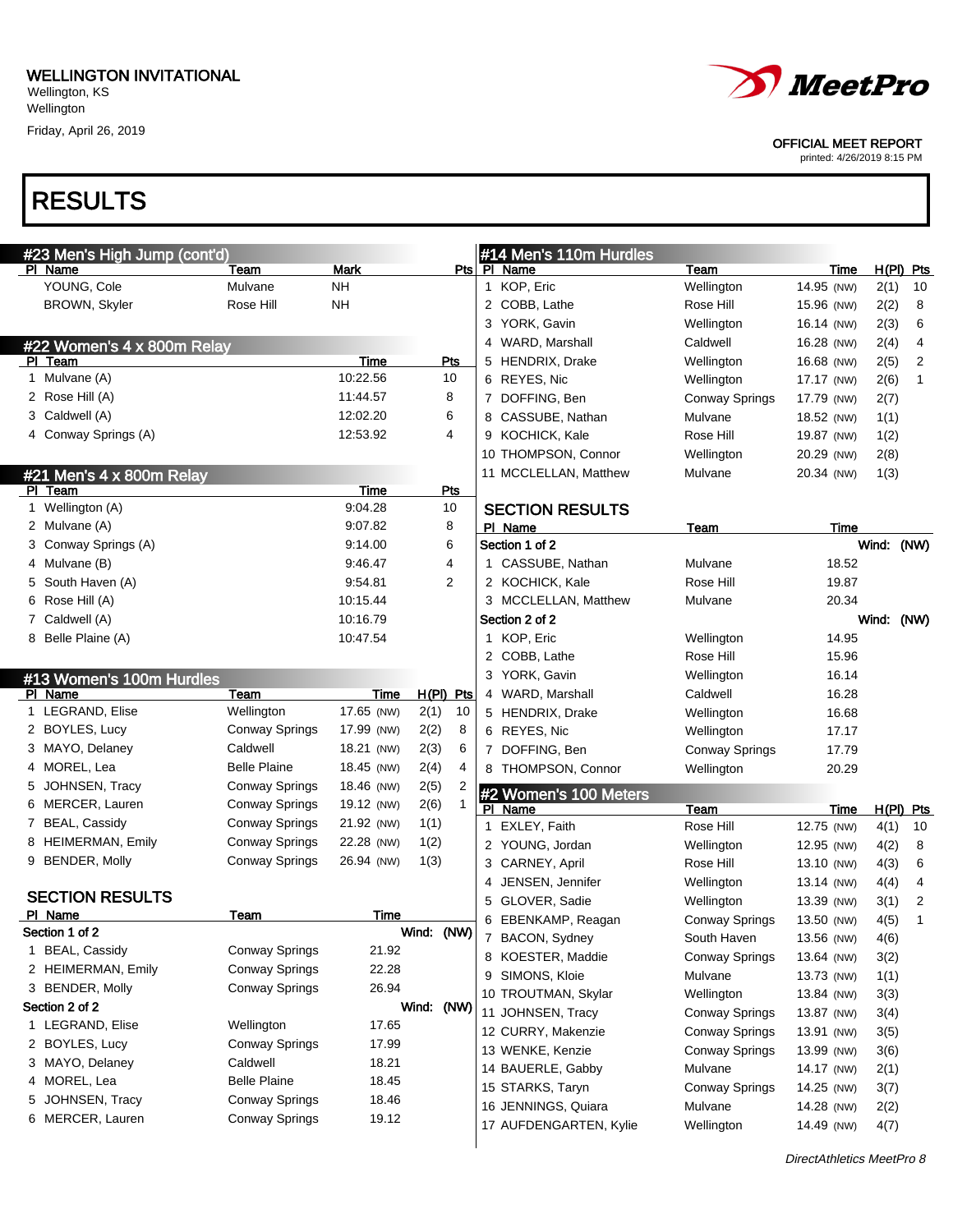## RESULTS

|  | <i>MeetPro</i> |
|--|----------------|
|--|----------------|

OFFICIAL MEET REPORT

|   | #2 Women's 100 Meters (cont'd) |                       |             |             |    | #1 Men's 100 Meters (cont'd) |                       |            |              |                |
|---|--------------------------------|-----------------------|-------------|-------------|----|------------------------------|-----------------------|------------|--------------|----------------|
|   | PI Name                        | Team                  | Time        |             |    | H(PI) Pts PI Name            | Team                  | Time       | H(PI) Pts    |                |
|   | 18 BRYANT, Maddie              | Rose Hill             | 14.51 (NW)  | 2(3)        |    | 3 WEBB, Caden                | Mulvane               | 11.23 (NW) | 7(3)         | 6              |
|   | 19 HANKINS, Emily              | Mulvane               | 14.56 (NW)  | 2(4)        |    | 4 MERCER, Zach               | <b>Conway Springs</b> | 11.47 (NW) | 7(4)         | 4              |
|   | 20 PAULY, Madison              | <b>Conway Springs</b> | 15.21 (NW)  | 2(5)        |    | 5 CULLENS, Michael           | Wellington            | 11.50 (NW) | 7(5)         | $\overline{2}$ |
|   | 21 LAFEVER, Emma               | Rose Hill             | 15.30 (NW)  | 1(2)        |    | 6 LANE, Mason                | Rose Hill             | 11.53 (NW) | 6(1)         | 1              |
|   | 22 VRBAS, Caroline             | Rose Hill             | 15.59 (NW)  | 1(3)        |    | 7 HATFIELD, Grey             | Wellington            | 11.54 (NW) | 7(6)         |                |
|   | 23 GERBER, Sarah               | Mulvane               | 15.75 (NW)  | 2(6)        |    | 8 YORK, Gavin                | Wellington            | 11.65 (NW) | 6(2)         |                |
|   | 24 GOWDY, Autumn               | Rose Hill             | 16.05 (NW)  | 1(4)        |    | 9 WRIGHT, Jonathan           | Conway Springs        | 11.70 (NW) | 7(7)         |                |
|   | 25 GUERRERO, Maria             | Rose Hill             | 16.99 (NW)  | 1(5)        |    | 10 ZOGLMANN, Ryan            | <b>Conway Springs</b> | 11.76 (NW) | 6(3)         |                |
|   | HOTZ, Lauren                   | Rose Hill             | DNS (NW)    | 3           |    | 11 RAUSCH, Blake             | Wellington            | 11.78 (NW) | 6(4)         |                |
|   |                                |                       |             |             |    | 12 LEDBETTER, Michael        | Wellington            | 11.85 (NW) | 7(8)         |                |
|   | <b>SECTION RESULTS</b>         |                       |             |             |    | 13 WITT, Luke                | Rose Hill             | 11.85 (NW) | 6(5)         |                |
|   | PI Name                        | Team                  | Time        |             |    | 14 CLAAR, Tanner             | Mulvane               | 11.89 (NW) | 5(1)         |                |
|   | Section 1 of 4                 |                       |             | Wind: (NW)  |    | 15 JONES, Travis             | Rose Hill             | 11.92 (NW) | 5(2)         |                |
|   | 1 SIMONS, Kloie                | Mulvane               | 13.73       |             |    | 16 BARTON, Chi               | Wellington            | 12.00 (NW) | 5(3)         |                |
|   | 2 LAFEVER, Emma                | Rose Hill             | 15.30       |             |    | 17 WASHINGTON, Tayshawn      | Wellington            | 12.01 (NW) | 5(4)         |                |
|   | 3 VRBAS, Caroline              | Rose Hill             | 15.59       |             |    | 18 SAFFELL, Zach             | Wellington            | 12.23 (NW) | 5(5)         |                |
|   | 4 GOWDY, Autumn                | Rose Hill             | 16.05       |             |    | 19 SCHETTLER, Dustin         | Wellington            | 12.23 (NW) | 6(6)         |                |
|   | 5 GUERRERO, Maria              | Rose Hill             | 16.99       |             |    | 20 THOMPSON, Connor          | Wellington            | 12.29 (NW) | 4(1)         |                |
|   | Section 2 of 4                 |                       |             | Wind: (NW)  |    | 21 LEE, Titus                | Caldwell              | 12.30 (NW) | 6(7)         |                |
|   | 1 BAUERLE, Gabby               | Mulvane               | 14.17       |             |    | 22 OSNER, Seth               | Conway Springs        | 12.33 (NW) | 5(6)         |                |
|   | 2 JENNINGS, Quiara             | Mulvane               | 14.28       |             |    | 23 MORGAN, Clint             | <b>Belle Plaine</b>   | 12.39 (NW) | 6(8)         |                |
|   | 3 BRYANT, Maddie               | Rose Hill             | 14.51       |             |    | 24 BROWN, Skyler             | Rose Hill             | 12.39 (NW) | 3(1)         |                |
|   | 4 HANKINS, Emily               | Mulvane               | 14.56       |             |    | 25 RUSK, Trace               | Wellington            | 12.43 (NW) | 4(2)         |                |
|   | 5 PAULY, Madison               | <b>Conway Springs</b> | 15.21       |             |    | 26 BARNHART, Trent           | Rose Hill             | 12.45 (NW) | 3(2)         |                |
|   | 6 GERBER, Sarah                | Mulvane               | 15.75       |             |    | 27 HILT, Isaac               | Wellington            | 12.52 (NW) | 5(7)         |                |
|   | Section 3 of 4                 |                       |             | Wind: (NW)  |    | 28 PETTEGREW, Trace          | Conway Springs        | 12.58 (NW) | 1(1)         |                |
|   | 1 GLOVER, Sadie                | Wellington            | 13.39       |             |    | 29 VELOTTA, Jesse            | Mulvane               | 12.60 (NW) | 4(3)         |                |
|   | 2 KOESTER, Maddie              | <b>Conway Springs</b> | 13.64       |             |    | 30 HUSSEIN, Zeb              | Mulvane               | 12.65 (NW) | 3(3)         |                |
|   | 3 TROUTMAN, Skylar             | Wellington            | 13.84       |             |    | 31 HATFIELD, John            | Rose Hill             | 12.67 (NW) | 3(4)         |                |
|   | 4 JOHNSEN, Tracy               | Conway Springs        | 13.87       |             |    | 32 SHAIN, Tyson              | Mulvane               | 12.83 (NW) | 2(1)         |                |
|   | 5 CURRY, Makenzie              | Conway Springs        | 13.91       |             |    | 33 THOMPSON, Chad            | Rose Hill             | 12.83 (NW) | 2(2)         |                |
|   | 6 WENKE, Kenzie                | Conway Springs        | 13.99       |             |    | 34 ASHLEY, Brycent           | <b>Belle Plaine</b>   | 12.86 (NW) | 4(4)         |                |
|   | 7 STARKS, Taryn                | Conway Springs        | 14.25       |             |    | 35 FRIEDEN, Andrew           | Mulvane               | 12.93 (NW) | 3(5)         |                |
|   | HOTZ, Lauren                   | Rose Hill             | <b>DNS</b>  |             |    | 36 BARRON, Konner            | Rose Hill             | 12.97 (NW) | 3(6)         |                |
|   | Section 4 of 4                 |                       |             | Wind: (NW)  |    | 37 SOLOMON, lan              | <b>Conway Springs</b> | 12.98 (NW) | 3(7)         |                |
|   | 1 EXLEY, Faith                 | Rose Hill             | 12.75       |             |    | 38 STONE, Wylee              | Wellington            | 12.99 (NW) | 2(3)         |                |
|   | 2 YOUNG, Jordan                | Wellington            | 12.95       |             |    | 39 REYES, Lucas              | Wellington            | 13.09 (NW) | 2(4)         |                |
|   | 3 CARNEY, April                | Rose Hill             | 13.10       |             |    | 40 COYKENDALL, Trey          | Rose Hill             | 13.11 (NW) | 2(5)         |                |
|   | 4 JENSEN, Jennifer             | Wellington            | 13.14       |             |    | 41 PARKER, DeVontre          | Wellington            | 13.16 (NW) | 2(6)         |                |
|   | 5 EBENKAMP, Reagan             | Conway Springs        | 13.50       |             |    | 42 PICKERING, Shaun          | Rose Hill             | 13.22 (NW) | 1(2)         |                |
|   | 6 BACON, Sydney                | South Haven           | 13.56       |             |    | 43 MCCLELLAN, Matthew        | Mulvane               | 13.30 (NW) | 1(3)         |                |
|   | 7 AUFDENGARTEN, Kylie          | Wellington            | 14.49       |             |    | 44 DIXON, Michael            | Rose Hill             | 13.40 (NW) | 1(4)         |                |
|   | #1 Men's 100 Meters            |                       |             |             |    | 45 YBARRA, Joe               | Wellington            | 13.42 (NW) | 5(8)         |                |
|   | PI Name                        | <b>Team</b>           | <b>Time</b> | $H(PI)$ Pts |    | 46 WILLIAMSON, Aiden         | Mulvane               | 13.44 (NW) | 1(5)         |                |
| 1 | DIFFENBAUGH, Cole              | Mulvane               | 11.04 (NW)  | 7(1)        | 10 | 47 DAVIS, Kristian           | Mulvane               | 13.86 (NW) | 1(6)         |                |
|   | 2 WASHINGTON, DeAndre          | Wellington            | 11.15 (NW)  | 7(2)        | 8  | SEWELL, Avery                | South Haven           | DNS (NW)   | $\mathbf{1}$ |                |
|   |                                |                       |             |             |    |                              |                       |            |              |                |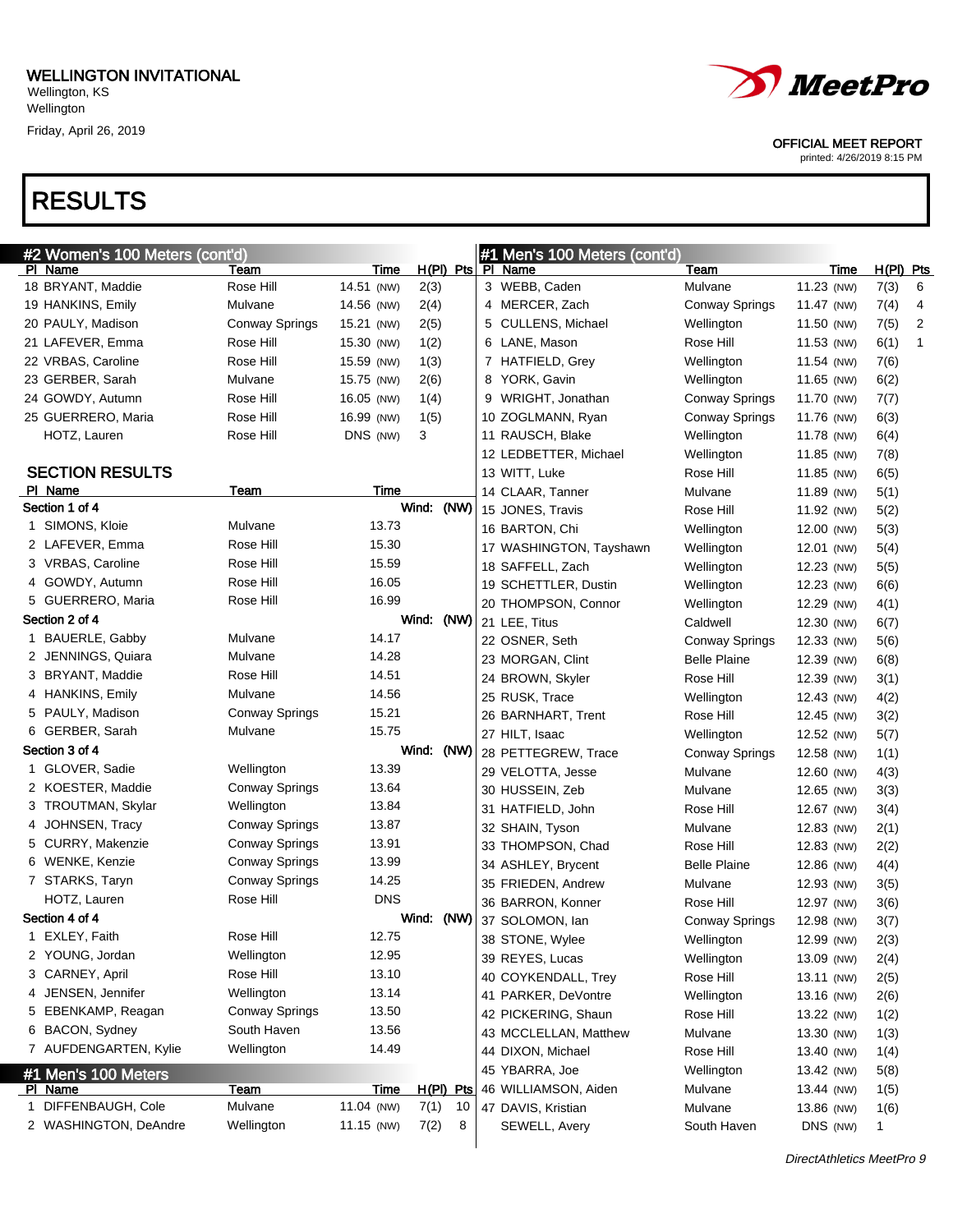**Wellington** 

Friday, April 26, 2019

## RESULTS

| #1 Men's 100 Meters (cont'd)       |                                                |            |                |   | #1 Men's 100 Meters (cont'd)           |                       |                    |            |
|------------------------------------|------------------------------------------------|------------|----------------|---|----------------------------------------|-----------------------|--------------------|------------|
| PI Name                            | Team                                           | Time       | $H(PI)$ Pts    |   | PI Name                                | Team                  | Time               |            |
| GREEN, Colin                       | Wellington                                     | DNS (NW)   | $\overline{2}$ |   | 3 BARTON, Chi                          | Wellington            | 12.00              |            |
| WIENS, Gus                         | South Haven                                    | DNS (NW)   | 2              |   | 4 WASHINGTON, Tayshawn                 | Wellington            | 12.01              |            |
| BEVAN, Braeden                     | Wellington                                     | DNS (NW)   | 3              |   | 5 SAFFELL, Zach                        | Wellington            | 12.23              |            |
| FRIESS, Patrick                    | <b>Conway Springs</b>                          | DNS (NW)   | 4              |   | 6 OSNER, Seth                          | <b>Conway Springs</b> | 12.33              |            |
| HOWARD, Kaden                      | <b>Conway Springs</b>                          | DNS (NW)   | 4              |   | 7 HILT, Isaac                          | Wellington            | 12.52              |            |
| BETTERTON, Ryder                   | Mulvane                                        | DNS (NW)   | 4              |   | 8 YBARRA, Joe                          | Wellington            | 13.42              |            |
|                                    |                                                |            |                |   | Section 6 of 7                         |                       |                    | Wind: (NW) |
| <b>SECTION RESULTS</b>             |                                                |            |                |   | 1 LANE, Mason                          | Rose Hill             | 11.53              |            |
| PI Name                            | Team                                           | Time       |                |   | 2 YORK, Gavin                          | Wellington            | 11.65              |            |
| Section 1 of 7                     |                                                |            | Wind:<br>(NW)  |   | 3 ZOGLMANN, Ryan                       | <b>Conway Springs</b> | 11.76              |            |
| 1 PETTEGREW, Trace                 | <b>Conway Springs</b>                          | 12.58      |                |   | 4 RAUSCH, Blake                        | Wellington            | 11.78              |            |
| 2 PICKERING, Shaun                 | Rose Hill                                      | 13.22      |                |   | 5 WITT, Luke                           | Rose Hill             | 11.85              |            |
| 3 MCCLELLAN, Matthew               | Mulvane                                        | 13.30      |                |   | 6 SCHETTLER, Dustin                    | Wellington            | 12.23              |            |
| 4 DIXON, Michael                   | Rose Hill                                      | 13.40      |                |   | 7 LEE, Titus                           | Caldwell              | 12.30              |            |
| 5 WILLIAMSON, Aiden                | Mulvane                                        | 13.44      |                |   | 8 MORGAN, Clint                        | <b>Belle Plaine</b>   | 12.39              |            |
| 6 DAVIS, Kristian                  | Mulvane                                        | 13.86      |                |   | Section 7 of 7                         |                       |                    | Wind: (NW) |
| <b>SEWELL, Avery</b>               | South Haven                                    | <b>DNS</b> |                |   | 1 DIFFENBAUGH, Cole                    | Mulvane               | 11.04              |            |
| Section 2 of 7                     |                                                |            | Wind:<br>(NW)  |   | 2 WASHINGTON, DeAndre                  | Wellington            | 11.15              |            |
| 1 SHAIN, Tyson                     | Mulvane                                        | 12.83      |                |   | 3 WEBB, Caden                          | Mulvane               | 11.23              |            |
| 2 THOMPSON, Chad                   | Rose Hill                                      | 12.83      |                |   | 4 MERCER, Zach                         | <b>Conway Springs</b> | 11.47              |            |
| 3 STONE, Wylee                     | Wellington                                     | 12.99      |                |   | 5 CULLENS, Michael                     | Wellington            | 11.50              |            |
| 4 REYES, Lucas                     | Wellington                                     | 13.09      |                |   | 6 HATFIELD, Grey                       | Wellington            | 11.54              |            |
| 5 COYKENDALL, Trey                 | Rose Hill                                      | 13.11      |                |   | 7 WRIGHT, Jonathan                     | <b>Conway Springs</b> | 11.70              |            |
|                                    |                                                |            |                |   |                                        |                       |                    |            |
| 6 PARKER, DeVontre                 | Wellington                                     | 13.16      |                |   |                                        |                       |                    |            |
| GREEN, Colin                       | Wellington                                     | <b>DNS</b> |                |   | 8 LEDBETTER, Michael                   | Wellington            | 11.85              |            |
| WIENS, Gus                         | South Haven                                    | <b>DNS</b> |                |   | #10 Women's 1600 Meters                |                       |                    |            |
| Section 3 of 7                     |                                                |            | Wind: (NW)     |   | PI Name                                | Team                  | Time               | <u>Pts</u> |
| 1 BROWN, Skyler                    | Rose Hill                                      | 12.39      |                |   | 1 MOON, Anna                           | Mulvane               | 5:52.02            | 10         |
| 2 BARNHART, Trent                  | Rose Hill                                      | 12.45      |                |   | 2 RUSSELL, Josie                       | Mulvane               | 6:06.00            | 8          |
| 3 HUSSEIN, Zeb                     | Mulvane                                        | 12.65      |                |   | 3 STRUBLE, Alexia                      | Rose Hill             | 6:08.14            | 6          |
| 4 HATFIELD, John                   | Rose Hill                                      | 12.67      |                |   | 4 FRIEDEN, Kaitlyn                     | Mulvane               | 6:08.44            | 4          |
| 5 FRIEDEN, Andrew                  | Mulvane                                        | 12.93      |                | 5 | DVORAK, Katrina                        | Caldwell              | 6:37.94            | 2          |
| 6 BARRON, Konner                   | Rose Hill                                      | 12.97      |                | 6 | ZOGLMANN, Rosalyn                      | <b>Conway Springs</b> | 6:47.00            | 1          |
| 7 SOLOMON, lan                     | <b>Conway Springs</b>                          | 12.98      |                | 7 | FOX-RAUSCH, Priscilla                  | Caldwell              | 6:51.30            |            |
| BEVAN, Braeden                     | Wellington                                     | <b>DNS</b> |                | 8 | <b>BENDER, Molly</b>                   | <b>Conway Springs</b> | 6:59.75            |            |
| Section 4 of 7                     |                                                |            |                |   | 9 VOGT, Josee                          | Rose Hill             | 7:02.12            |            |
| 1 THOMPSON, Connor                 | Wellington                                     | 12.29      | Wind: (NW)     |   | 10 VICARIO, Aitana                     | Rose Hill             | 7:07.18            |            |
| 2 RUSK, Trace                      | Wellington                                     | 12.43      |                |   | 11 BEEDY, Teyenne                      | Rose Hill             | 7:12.69            |            |
| 3 VELOTTA, Jesse                   | Mulvane                                        | 12.60      |                |   | 12 NOLAN, Karstyn                      | Mulvane               | 7:14.28            |            |
| 4 ASHLEY, Brycent                  | <b>Belle Plaine</b>                            | 12.86      |                |   |                                        |                       |                    |            |
| FRIESS, Patrick                    |                                                | <b>DNS</b> |                |   | #9 Men's 1600 Meters                   |                       |                    |            |
| HOWARD, Kaden                      | <b>Conway Springs</b><br><b>Conway Springs</b> | <b>DNS</b> |                |   | PI Name                                | Team                  | Time               | <b>Pts</b> |
|                                    | Mulvane                                        | <b>DNS</b> |                |   | 1 PFALZGRAF, Chase                     | Wellington            | 4:58.16            | 10         |
| BETTERTON, Ryder                   |                                                |            |                |   | 2 LECK, Drew                           | Rose Hill             | 4:58.87            | 8          |
| Section 5 of 7                     | Mulvane                                        | 11.89      | Wind: (NW)     |   | 3 RODERICK, Ryan                       | Mulvane               | 4:59.44            | 6          |
| 1 CLAAR, Tanner<br>2 JONES, Travis | Rose Hill                                      | 11.92      |                |   | 4 WARD, Christian<br>5 SALAZAR, Victor | Caldwell<br>Mulvane   | 5:08.99<br>5:17.30 | 4<br>2     |

OFFICIAL MEET REPORT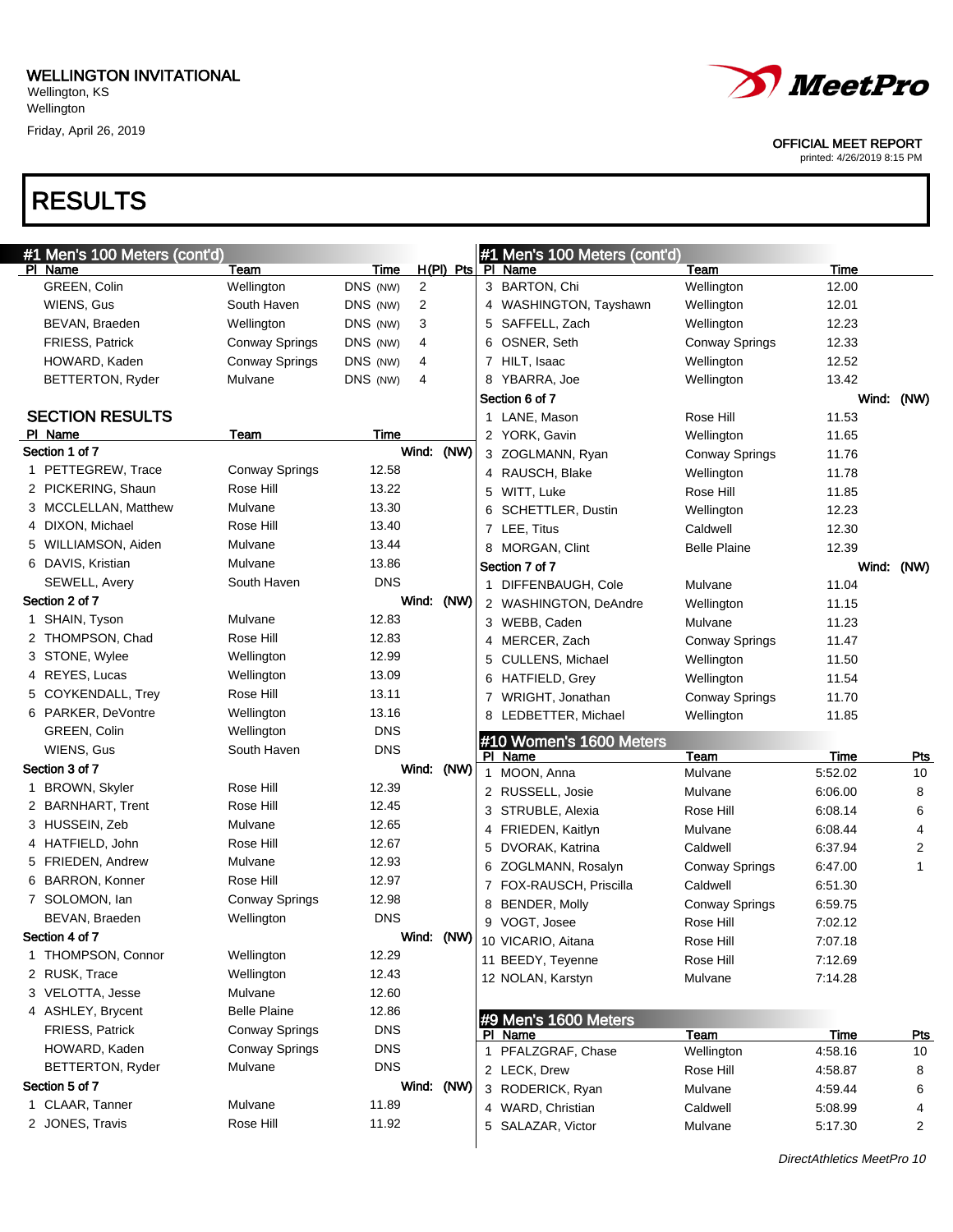Friday, April 26, 2019

## RESULTS

|  | <i>MeetPro</i> |
|--|----------------|
|--|----------------|

#### OFFICIAL MEET REPORT

printed: 4/26/2019 8:15 PM

DirectAthletics MeetPro 11

| #9 Men's 1600 Meters (cont'd)      |                       |         |             |     | #17 Men's $4 \times 100$ m Relay |                       |             |             |             |
|------------------------------------|-----------------------|---------|-------------|-----|----------------------------------|-----------------------|-------------|-------------|-------------|
| PI Name                            | Team                  | Time    |             | Pts | PI Team                          |                       | Time        | $H(PI)$ Pts |             |
| 6 YBARRA, Braden                   | Wellington            | 5:18.11 |             | 1   | 1 Mulvane (A)                    |                       | 43.74       | 2(1)        | 10          |
| 7 THORSON, Johnathan               | Mulvane               | 5:18.99 |             |     | 2 Wellington (A)                 |                       | 43.93       | 2(2)        | 8           |
| 8 PARKEY, Camden                   | Wellington            | 5:19.02 |             |     | 3 Conway Springs (A)             |                       | 45.36       | 2(3)        | 6           |
| 9 KIDD, Justus                     | Mulvane               | 5:20.37 |             |     | 4 Wellington (B)                 |                       | 47.59       | 2(4)        | 4           |
| 10 MALONE, Donovan                 | Mulvane               | 5:29.50 |             |     | 5 Mulvane (B)                    |                       | 48.12       | 1(1)        | 2           |
| 11 RIEBEL, Riley                   | Rose Hill             | 5:34.71 |             |     | 6 Conway Springs (B)             |                       | 49.32       | 2(5)        |             |
| 12 DEWITT, Dylan                   | South Haven           | 5:37.45 |             |     | 7 South Haven (A)                |                       | 50.58       | 1(2)        |             |
| 13 WOODROME, Ethan                 | Rose Hill             | 5:42.87 |             |     | 8 Mulvane (C)                    |                       | 51.34       | 1(3)        |             |
| 14 BROWN, Robby                    | Mulvane               | 5:45.01 |             |     |                                  |                       |             |             |             |
| 15 ATHKINSON, Daniel               | Wellington            | 5:45.58 |             |     | <b>SECTION RESULTS</b>           |                       |             |             |             |
| 16 NOVIKOFF, Justin                | <b>Belle Plaine</b>   | 6:04.47 |             |     | PI Team                          |                       | Time        |             |             |
| 17 MEYER, Jaden                    | <b>Conway Springs</b> | 6:04.51 |             |     | Section 1 of 2                   |                       |             |             |             |
| 18 ARHEART, Alexander              | Rose Hill             | 6:09.14 |             |     | 1 Mulvane (B)                    |                       | 48.12       |             |             |
| 19 OHL, Nathan                     | <b>Conway Springs</b> | 6:09.42 |             |     | 2 South Haven (A)                |                       | 50.58       |             |             |
|                                    |                       |         |             |     | 3 Mulvane (C)                    |                       | 51.34       |             |             |
| #18 Women's 4 x 100m Relay         |                       |         |             |     | Section 2 of 2                   |                       |             |             |             |
| PI Team                            |                       | Time    | $H(PI)$ Pts |     | 1 Mulvane (A)                    |                       | 43.74       |             |             |
| 1 Wellington (A)                   |                       | 51.59   | 2(1)        | 10  | 2 Wellington (A)                 |                       | 43.93       |             |             |
| 2 Rose Hill (A)                    |                       | 52.91   | 2(2)        | 8   | 3 Conway Springs (A)             |                       | 45.36       |             |             |
| 3 Conway Springs (A)               |                       | 53.21   | 2(3)        | 6   | 4 Wellington (B)                 |                       | 47.59       |             |             |
| 4 Mulvane (A)                      |                       | 53.52   | 2(4)        | 4   | 5 Conway Springs (B)             |                       | 49.32       |             |             |
| 5 South Haven (A)                  |                       | 55.73   | 2(5)        | 2   |                                  |                       |             |             |             |
| 6 Belle Plaine (A)                 |                       | 56.06   | 2(6)        |     | #6 Women's 400 Meters<br>PI Name | Team                  | <b>Time</b> |             | $H(PI)$ Pts |
| 7 Caldwell (A)                     |                       | 56.71   | 2(7)        |     | 1 HUNTER, Alyssa                 | <b>Belle Plaine</b>   | 1:02.20     | 3(1)        | 10          |
| 8 Mulvane (B)                      |                       | 57.13   | 1(1)        |     | 2 HANSEN, Amber                  | Mulvane               | 1:03.82     | 3(2)        | 8           |
| 9 Conway Springs (B)               |                       | 58.08   | 2(8)        |     | 3 RUSSELL, Kaydran               | Mulvane               | 1:05.66     | 3(3)        | 6           |
| 10 Conway Springs (C)              |                       | 1:00.63 | 1(2)        |     | 4 BACON, Sydney                  | South Haven           | 1:06.27     | 3(4)        | 4           |
| 11 Rose Hill (B)                   |                       | 1:01.88 | 1(3)        |     | 5 TROUTMAN, Skylar               | Wellington            | 1:07.54     | 3(5)        | 2           |
|                                    |                       |         |             |     | 6 RICKE, Camryn                  | Wellington            | 1:09.42     | 2(1)        | 1           |
| <b>SECTION RESULTS</b>             |                       |         |             |     | 7 CARNEY, April                  | Rose Hill             | 1:10.34     | 2(2)        |             |
| PI Team                            |                       | Time    |             |     | 8 SCHMIDT, Abi                   | Caldwell              | 1:12.64     | 2(3)        |             |
| Section 1 of 2                     |                       |         |             |     | 9 OSWELL, Caitlan                | <b>Belle Plaine</b>   | 1:16.80     |             |             |
| 1 Mulvane (B)                      |                       | 57.13   |             |     | 10 LAFEVER, Emma                 | Rose Hill             | 1:22.29     | 2(4)        |             |
| 2 Conway Springs (C)               |                       | 1:00.63 |             |     | 11 RADEMACHER, Sierra            |                       |             | 2(5)        |             |
| 3 Rose Hill (B)                    |                       | 1:01.88 |             |     |                                  | Wellington            | 1:23.36     | 2(6)        |             |
| Section 2 of 2                     |                       |         |             |     | 12 VRBAS, Caroline               | Rose Hill             | 1:23.77     | 1(1)        |             |
| 1 Wellington (A)                   |                       | 51.59   |             |     | 13 GOWDY, Autumn                 | Rose Hill             | 1:24.25     | 1(2)        |             |
| 2 Rose Hill (A)                    |                       | 52.91   |             |     | 14 MCILRATH, Savanah             | Rose Hill             | 1:28.23     | 1(3)        |             |
| 3 Conway Springs (A)               |                       | 53.21   |             |     | 15 GUERRERO, Maria               | Rose Hill             | 1:30.04     | 1(4)        |             |
|                                    |                       | 53.52   |             |     | CARROLL, Alexis                  | Caldwell              | <b>DNS</b>  | 2           |             |
| 4 Mulvane (A)<br>5 South Haven (A) |                       |         |             |     | VANDERHOOF, Paige                | Mulvane               | <b>DNS</b>  | 2           |             |
| 6 Belle Plaine (A)                 |                       | 55.73   |             |     | SMITH, Carmen                    | Wellington            | <b>DNS</b>  | 1           |             |
|                                    |                       | 56.06   |             |     | WENKE, Kenzie                    | <b>Conway Springs</b> | <b>DNS</b>  | 3           |             |
| 7 Caldwell (A)                     |                       | 56.71   |             |     |                                  |                       |             |             |             |
| 8 Conway Springs (B)               |                       | 58.08   |             |     | <b>SECTION RESULTS</b>           |                       |             |             |             |
|                                    |                       |         |             |     | PI Name                          | <b>Team</b>           | <b>Time</b> |             |             |
|                                    |                       |         |             |     | Section 1 of 3                   |                       |             |             |             |
|                                    |                       |         |             |     | 1 VRBAS, Caroline                | Rose Hill             | 1:23.77     |             |             |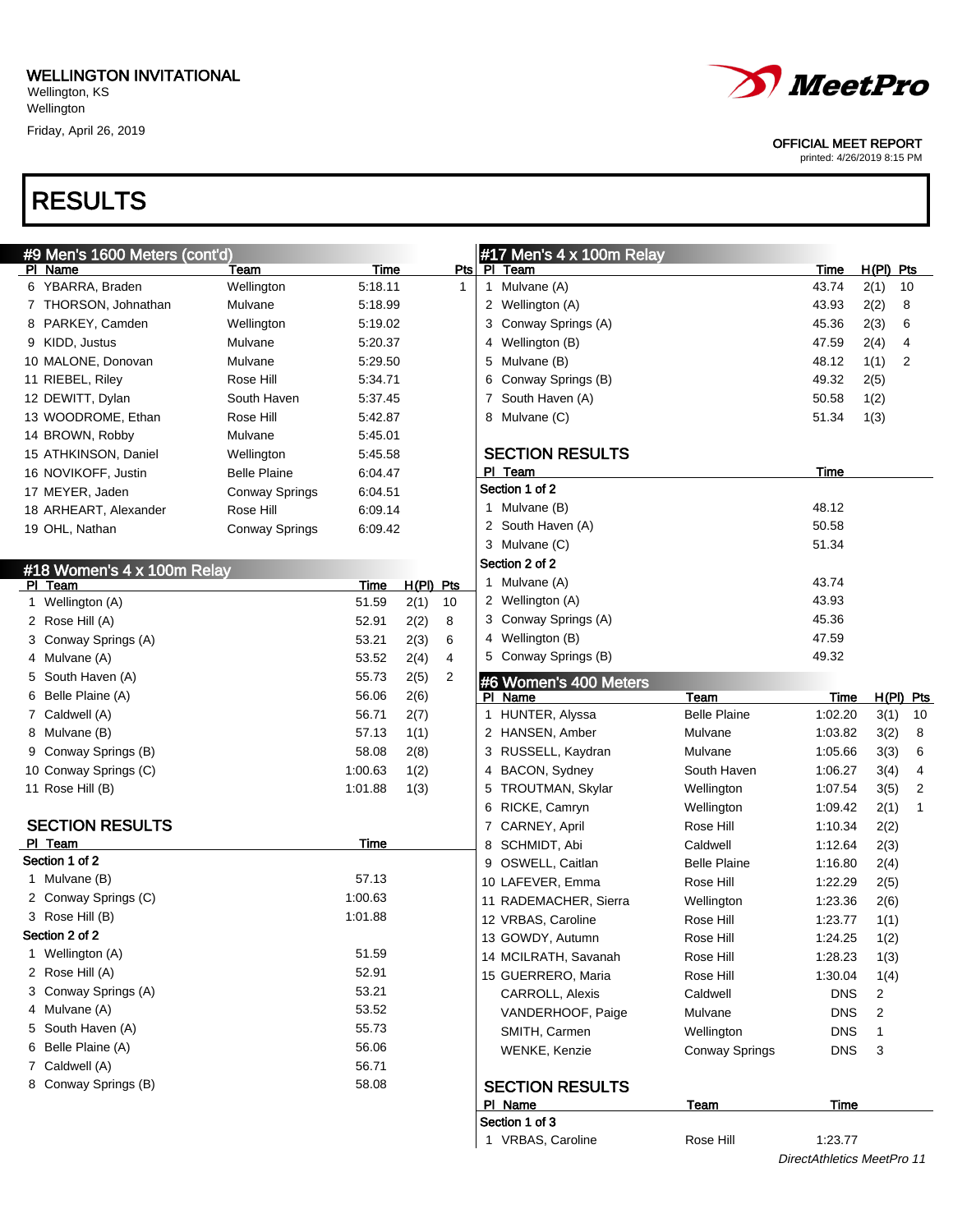**Wellington** Friday, April 26, 2019

### RESULTS

OFFICIAL MEET REPORT

printed: 4/26/2019 8:15 PM

| #6 Women's 400 Meters (cont'd) |                       |            |       |     | <b>类PI</b>     |
|--------------------------------|-----------------------|------------|-------|-----|----------------|
| PI Name                        | Team                  | Time       |       |     |                |
| 2 GOWDY, Autumn                | Rose Hill             | 1:24.25    |       |     | Se             |
| 3 MCILRATH, Savanah            | Rose Hill             | 1:28.23    |       |     | 1              |
| 4 GUERRERO, Maria              | Rose Hill             | 1:30.04    |       |     | 2              |
| SMITH, Carmen                  | Wellington            | <b>DNS</b> |       |     | 3              |
| Section 2 of 3                 |                       |            |       |     | 4              |
| 1 RICKE, Camryn                | Wellington            | 1:09.42    |       |     | 5              |
| 2 CARNEY, April                | Rose Hill             | 1:10.34    |       |     |                |
| 3 SCHMIDT, Abi                 | Caldwell              | 1:12.64    |       |     | Se             |
| 4 OSWELL, Caitlan              | <b>Belle Plaine</b>   | 1:16.80    |       |     | 1              |
| 5 LAFEVER, Emma                | Rose Hill             | 1:22.29    |       |     | 2              |
| 6 RADEMACHER, Sierra           | Wellington            | 1:23.36    |       |     | 3              |
| CARROLL, Alexis                | Caldwell              | <b>DNS</b> |       |     | 4              |
| VANDERHOOF, Paige              | Mulvane               | <b>DNS</b> |       |     | 5              |
| Section 3 of 3                 |                       |            |       |     | 6              |
| 1 HUNTER, Alyssa               | <b>Belle Plaine</b>   | 1:02.20    |       |     |                |
| 2 HANSEN, Amber                | Mulvane               | 1:03.82    |       |     | Se             |
| 3 RUSSELL, Kaydran             | Mulvane               | 1:05.66    |       |     | 1              |
| 4 BACON, Sydney                | South Haven           | 1:06.27    |       |     | 2              |
| 5 TROUTMAN, Skylar             | Wellington            | 1:07.54    |       |     | 3              |
| WENKE, Kenzie                  | <b>Conway Springs</b> | <b>DNS</b> |       |     | 4              |
| #5 Men's 400 Meters            |                       |            |       |     | 5              |
| PI Name                        | <b>Team</b>           | Time       | H(PI) | Pts |                |
| 1 BUCKMAN, Christian           | Wellington            | 53.96      | 3(1)  | 10  |                |
| 2 GOWDY, Tyler                 | Rose Hill             | 56.21      | 2(1)  | 8   |                |
| 3 MADER, Caleb                 | Mulvane               | 57.15      | 3(2)  | 6   | #1             |
| 4 SHAW, James                  | Mulvane               | 57.20      | 2(2)  | 4   | PI             |
| 5 SAFFELL, Zach                | Wellington            | 57.35      | 2(3)  | 2   | 1              |
| 6 DICKENSON, Dylan             | Wellington            | 58.26      | 3(3)  | 1   | 2              |
| 7 YBARRA, Chilson              | Wellington            | 59.89      | 3(4)  |     | 3              |
| 8 LEE, Titus                   | Caldwell              | 1:00.40    | 3(5)  |     | 4              |
| 9 LEE, Tatum                   | Caldwell              | 1:02.07    | 1(1)  |     | 5              |
| 10 SHOOK, Conner               | <b>Belle Plaine</b>   | 1:02.88    | 2(4)  |     | 6              |
| 11 HILTON, Austin              | <b>Belle Plaine</b>   | 1:03.55    | 2(5)  |     | $\overline{7}$ |
| 12 YORK, Vance                 | Caldwell              | 1:05.27    | 1(2)  |     |                |
| 13 THOMPSON, Chad              | Rose Hill             | 1:06.37    | 1(3)  |     |                |
| 14 DIXON, Michael              | Rose Hill             | 1:07.01    | 2(6)  |     | #1<br>Pl       |
| 15 VANZANT, Slate              | South Haven           | 1:08.35    | 1(4)  |     | 1              |
| 16 KOEHLER, Chase              | Wellington            | 1:13.21    | 1(5)  |     | 2              |
| STEELE, Caleb                  | <b>Belle Plaine</b>   | DNS        | 1     |     | 3              |
| WEBB, Braden                   | Mulvane               | DNS        | 2     |     | 4              |
| SOLES, Austin                  | Wellington            | DNS        | 3     |     | 5              |
| JOHNSON, CJ                    | Mulvane               | <b>DNS</b> | 3     |     | 6              |
| WALKER, Jacob                  | Mulvane               | <b>DNS</b> | 3     |     | 7              |
|                                |                       |            |       |     | 8              |
| <b>SECTION RESULTS</b>         |                       |            |       |     | 9              |

|    | #5 Men's 400 Meters (cont'd) |                       |             |              |            |
|----|------------------------------|-----------------------|-------------|--------------|------------|
|    | PI Name                      | Team                  | <u>Time</u> |              |            |
|    | Section 1 of 3               |                       |             |              |            |
|    | 1 LEE, Tatum                 | Caldwell              | 1:02.07     |              |            |
|    | 2 YORK, Vance                | Caldwell              | 1:05.27     |              |            |
|    | 3 THOMPSON, Chad             | Rose Hill             | 1:06.37     |              |            |
|    | 4 VANZANT, Slate             | South Haven           | 1:08.35     |              |            |
|    | 5 KOEHLER, Chase             | Wellington            | 1:13.21     |              |            |
|    | STEELE, Caleb                | <b>Belle Plaine</b>   | <b>DNS</b>  |              |            |
|    | Section 2 of 3               |                       |             |              |            |
|    | 1 GOWDY, Tyler               | Rose Hill             | 56.21       |              |            |
|    | 2 SHAW, James                | Mulvane               | 57.20       |              |            |
|    | 3 SAFFELL, Zach              | Wellington            | 57.35       |              |            |
|    | 4 SHOOK, Conner              | <b>Belle Plaine</b>   | 1:02.88     |              |            |
|    | 5 HILTON, Austin             | <b>Belle Plaine</b>   | 1:03.55     |              |            |
|    | 6 DIXON, Michael             | Rose Hill             | 1:07.01     |              |            |
|    | WEBB, Braden                 | Mulvane               | <b>DNS</b>  |              |            |
|    | Section 3 of 3               |                       |             |              |            |
|    | 1 BUCKMAN, Christian         | Wellington            | 53.96       |              |            |
|    | 2 MADER, Caleb               | Mulvane               | 57.15       |              |            |
|    | 3 DICKENSON, Dylan           | Wellington            | 58.26       |              |            |
|    | 4 YBARRA, Chilson            | Wellington            | 59.89       |              |            |
|    | 5 LEE, Titus                 | Caldwell              | 1:00.40     |              |            |
| S  | SOLES, Austin                | Wellington            | <b>DNS</b>  |              |            |
|    | JOHNSON, CJ                  | Mulvane               | <b>DNS</b>  |              |            |
|    | WALKER, Jacob                | Mulvane               | <b>DNS</b>  |              |            |
|    | #16 Women's 300m Hurdles     |                       |             |              |            |
|    | PI Name                      | Te <u>am</u>          | Time        |              | Pts        |
|    | 1 MAYO, Delaney              | Caldwell              | 51.23       |              | 10         |
|    | 2 MCCULLOCH, Jenna           | Rose Hill             | 54.07       |              | 8          |
|    | 3 POND, Macey                | South Haven           | 56.84       |              | 6          |
|    | 4 BAUERLE, Gabby             | Mulvane               | 57.93       |              | 4          |
|    | 5 MERCER, Lauren             | Conway Springs        | 58.09       |              | 2          |
|    | 6 DICKINSON, Chailyn         | Wellington            | 58.53       |              | 1          |
|    | 7 BEAL, Cassidy              | <b>Conway Springs</b> | 1:02.86     |              |            |
|    | #15 Men's 300m Hurdles       |                       |             |              |            |
| ٣ι | <u>_name</u>                 | <b>Team</b>           | <u>Time</u> | <u>H(PI)</u> | <u>Pts</u> |
| 1  | KOP, Eric                    | Wellington            | 40.49       | 3(1)         | 10         |
| 2  | COBB, Lathe                  | Rose Hill             | 43.35       | 3(2)         | 8          |
| 3  | YORK, Gavin                  | Wellington            | 43.39       | 3(3)         | 6          |
| 4  | REYES, Nic                   | Wellington            | 44.35       | 3(4)         | 4          |
| 5  | HENDRIX, Drake               | Wellington            | 45.87       | 2(1)         | 2          |
| 6  | GREEN, Colin                 | Wellington            | 46.27       | 2(2)         | 1          |
| 7  | WARD, Marshall               | Caldwell              | 47.10       | 3(5)         |            |
| 8  | CASSUBE, Nathan              | Mulvane               | 47.41       | 3(6)         |            |
| 9  | KOCHICK, Kale                | Rose Hill             | 47.86       | 2(3)         |            |

10 DOFFING, Ben Conway Springs 48.70 3(7)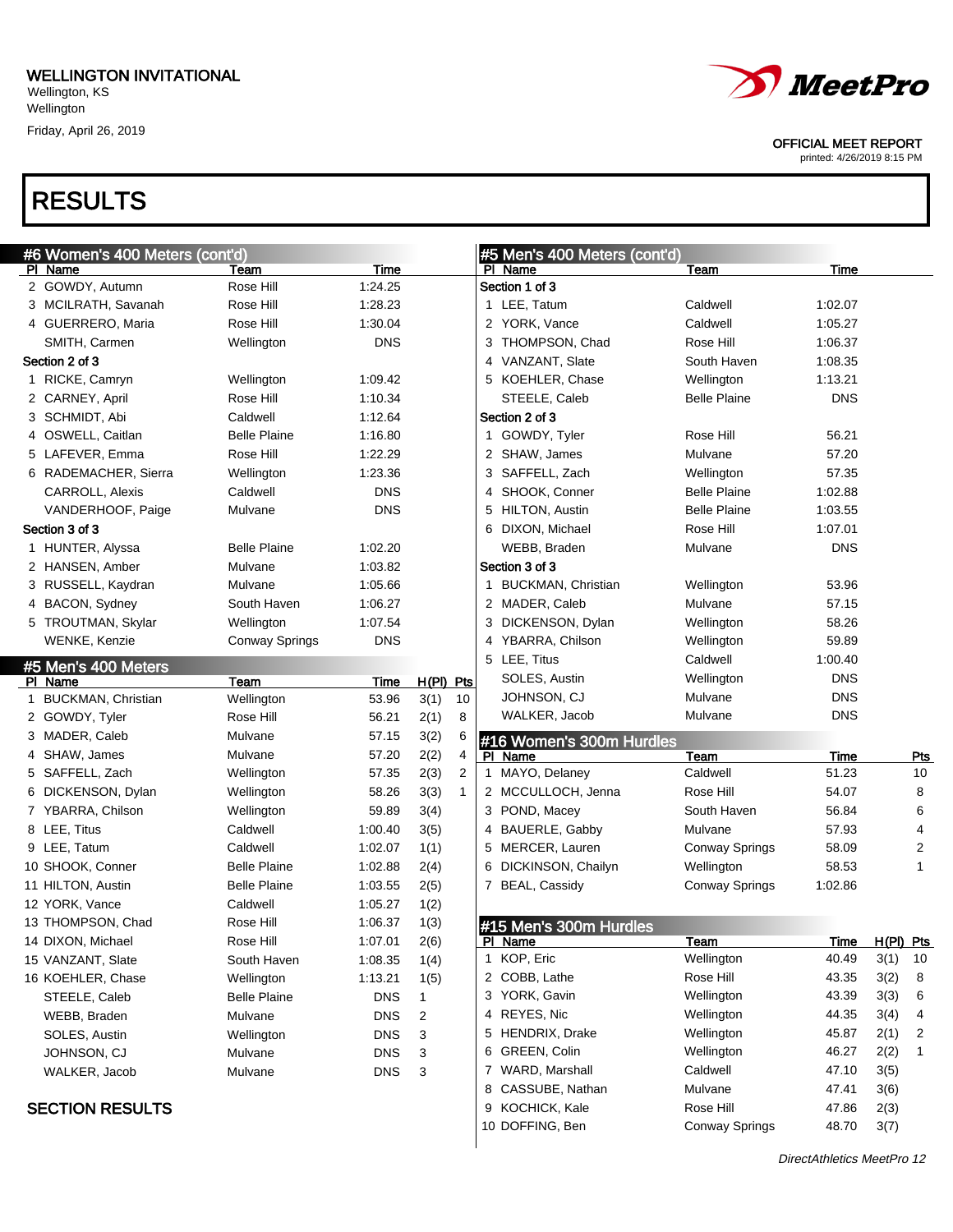# RESULTS

| #15 Men's 300m Hurdles (cont'd)      |                                 |                    |                | #8 Women's 800 Meters (cont'd)         |                        |                    |                           |
|--------------------------------------|---------------------------------|--------------------|----------------|----------------------------------------|------------------------|--------------------|---------------------------|
| PI Name                              | Team                            | Time               |                | $H(PI)$ Pts $Pl$ Name                  | Team                   | Time               | <u>Pts</u>                |
| 11 WAGNER, Carter                    | Rose Hill                       | 49.62              | 2(4)           | RADEMACHER, Sierra                     | Wellington             | <b>DNS</b>         |                           |
| 12 MCCLELLAN, Matthew                | Mulvane                         | 52.57              | 1(1)           | TREDWAY, Abby                          | Wellington             | <b>DNS</b>         |                           |
| 13 PATTERSON, Vance                  | Rose Hill                       | 52.60              | 2(5)           |                                        |                        |                    |                           |
| 14 THOMPSON, Connor                  | Wellington                      | 52.78              | 3(8)           | #7 Men's 800 Meters                    |                        |                    |                           |
| 15 PICKERING, Shaun                  | Rose Hill                       | 56.95              | 1(2)           | PI Name                                | Team                   | <b>Time</b>        | <u>Pts</u>                |
| CULLENS, Michael                     | Wellington                      | <b>DNS</b>         | $\mathbf{1}$   | 1 PFALZGRAF, Chase                     | Wellington             | 2:13.52            | 10                        |
| SOLOMON, lan                         | <b>Conway Springs</b>           | <b>DNS</b>         | 2              | 2 RODERICK, Ryan                       | Mulvane                | 2:16.46            | 8                         |
|                                      |                                 |                    |                | 3 WARD, Christian                      | Caldwell               | 2:17.94            | 6                         |
| <b>SECTION RESULTS</b>               |                                 |                    |                | 4 REICHENBERGER, Caleb                 | Wellington             | 2:19.08            | 4                         |
| PI Name                              | Team                            | Time               |                | DOFFING, Nathan<br>5                   | Conway Springs         | 2:20.58            | $\overline{2}$            |
| Section 1 of 3                       |                                 |                    |                | 6 SALAZAR, Victor                      | Mulvane                | 2:23.47            | $\mathbf{1}$              |
| 1 MCCLELLAN, Matthew                 | Mulvane                         | 52.57              |                | 7 HECK, Clement                        | Mulvane                | 2:25.49            |                           |
| 2 PICKERING, Shaun                   | Rose Hill                       | 56.95              |                | 8 BALMAN, Owen                         | <b>Conway Springs</b>  | 2:29.60            |                           |
| CULLENS, Michael                     | Wellington                      | <b>DNS</b>         |                | 9 DEWITT, Dylan                        | South Haven            | 2:30.69            |                           |
| Section 2 of 3                       |                                 |                    |                | 10 ATHKINSON, Daniel                   | Wellington             | 2:32.90            |                           |
| 1 HENDRIX, Drake                     | Wellington                      | 45.87              |                | 11 PAULY, Lance                        | <b>Conway Springs</b>  | 2:33.92            |                           |
| 2 GREEN, Colin                       | Wellington                      | 46.27              |                | 12 BROWN, Robby                        | Mulvane                | 2:34.84            |                           |
| 3 KOCHICK, Kale                      | Rose Hill                       | 47.86              |                | 13 DICKINSON, Devin                    | Wellington             | 2:34.91            |                           |
| 4 WAGNER, Carter                     | Rose Hill                       | 49.62              |                | 14 STONE, Wylee                        | Wellington             | 2:39.41            |                           |
| 5 PATTERSON, Vance<br>SOLOMON, lan   | Rose Hill                       | 52.60              |                | 15 SEWELL, Avery                       | South Haven            | 2:39.81            |                           |
|                                      | <b>Conway Springs</b>           | <b>DNS</b>         |                | 16 KOEHLER, Chase                      | Wellington             | 2:40.61            |                           |
| Section 3 of 3<br>1 KOP, Eric        |                                 |                    |                | STARNES, Caleb                         | Wellington             | <b>DNS</b>         |                           |
|                                      | Wellington<br>Rose Hill         | 40.49<br>43.35     |                | SCHULTE, Wyatt                         | <b>Conway Springs</b>  | <b>DNS</b>         |                           |
| 2 COBB, Lathe<br>3 YORK, Gavin       | Wellington                      | 43.39              |                |                                        |                        |                    |                           |
| 4 REYES, Nic                         | Wellington                      | 44.35              |                | #4 Women's 200 Meters                  |                        |                    |                           |
| 5 WARD, Marshall                     | Caldwell                        | 47.10              |                | PI Name<br>EXLEY, Faith<br>$\mathbf 1$ | Team<br>Rose Hill      | Time<br>27.48 (NW) | $H(PI)$ Pts<br>3(1)<br>10 |
| 6 CASSUBE, Nathan                    | Mulvane                         | 47.41              |                | 2 YOUNG, Jordan                        | Wellington             | 28.81 (NW)         | 3(2)<br>8                 |
| 7 DOFFING, Ben                       |                                 |                    |                |                                        |                        |                    |                           |
|                                      |                                 |                    |                |                                        |                        |                    |                           |
|                                      | <b>Conway Springs</b>           | 48.70              |                | JENSEN, Jennifer<br>3                  | Wellington             | 29.28 (NW)         | 3(3)<br>6                 |
| 8 THOMPSON, Connor                   | Wellington                      | 52.78              |                | 4 HANSEN, Amber                        | Mulvane                | 29.34 (NW)         | 3(4)<br>4                 |
| #8 Women's 800 Meters                |                                 |                    |                | 5 CARNEY, April                        | Rose Hill              | 29.62 (NW)         | 3(5)<br>$\overline{2}$    |
| PI Name                              | Team                            | Time               | <b>Pts</b>     | 6 EBENKAMP, Reagan                     | <b>Conway Springs</b>  | 29.66 (NW)         | 2(1)<br>1                 |
| 1 MOON, Anna                         | Mulvane                         | 2:32.29            | 10             | 7 BACON, Sydney                        | South Haven            | 30.72 (NW)         | 3(6)                      |
| 2 RUSSELL, Josie                     | Mulvane                         | 2:32.65            | 8              | 8 CHRISTY, Kendal                      | <b>Belle Plaine</b>    | 31.20 (NW)         | 3(7)                      |
| 3 WILLIAMS, Campbell                 | Mulvane                         | 2:37.93            | 6              | 9 RICKE, Camryn                        | Wellington             | 31.79 (NW)         | 2(2)                      |
| 4 WARD, Tylyn                        | Caldwell                        | 2:45.06            | 4              | 10 HECK, Malena                        | Mulvane                | 33.42 (NW)         | 2(3)                      |
| 5 BRYANT, Maddie                     | Rose Hill                       | 2:45.28            | $\overline{2}$ | 11 OSWELL, Caitlan                     | <b>Belle Plaine</b>    | 33.51 (NW)         | 1(1)                      |
| 6 LANGE, Allyson                     | <b>Conway Springs</b>           | 2:46.80            | 1              | 12 LAFEVER, Emma                       | Rose Hill              | 34.28 (NW)         | 2(4)                      |
| 7 HANKINS, Emily                     | Mulvane                         | 2:56.05            |                | 13 VRBAS, Caroline                     | Rose Hill              | 34.45 (NW)         | 2(5)                      |
| 8 HEACOCK, Mackenzie                 | Wellington                      | 3:01.17            |                | 14 GOWDY, Autumn                       | Rose Hill<br>Rose Hill | 35.92 (NW)         | 2(6)                      |
| 9 BARKER, Avery                      | Wellington                      | 3:01.82            |                | 15 GUERRERO, Maria                     | Rose Hill              | 37.91 (NW)         | 1(2)                      |
| 10 HOLT, Reise                       | <b>Belle Plaine</b>             | 3:05.71            |                | 16 MCILRATH, Savanah                   |                        | 40.59 (NW)         | 1(3)                      |
| 11 BEEDY, Teyenne                    | Rose Hill                       | 3:15.66            |                | JENNINGS, Quiara                       | Mulvane                | DNS (NW)           | 1                         |
| 12 VICARIO, Aitana                   | Rose Hill                       | 3:16.41            |                | TROUTMAN, Skylar                       | Wellington             | DNS (NW)           | 2                         |
| 13 HUNTER, Alyssa<br>14 BAKER, Rylee | <b>Belle Plaine</b><br>Caldwell | 3:28.32<br>3:56.46 |                | <b>SECTION RESULTS</b>                 |                        |                    |                           |



OFFICIAL MEET REPORT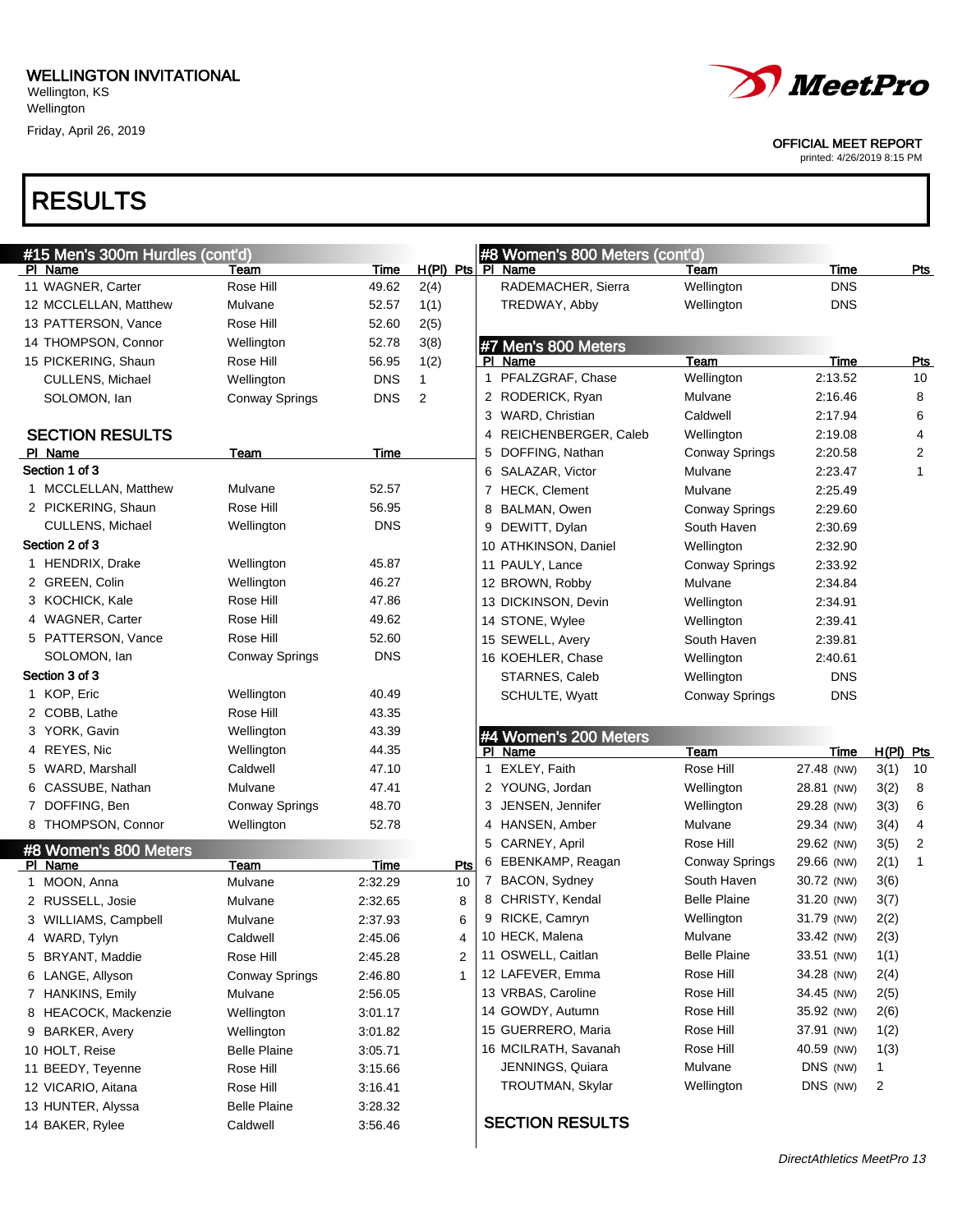## RESULTS

OFFICIAL MEET REPORT

| #4 Women's 200 Meters (cont'd) |                       |            |             |    |   | #3 Men's 200 Meters (cont'd) |                     |            |                |             |
|--------------------------------|-----------------------|------------|-------------|----|---|------------------------------|---------------------|------------|----------------|-------------|
| PI Name                        | Team                  | Time       |             |    |   | PI Name                      | Team                | Time       |                | $H(PI)$ Pts |
| Section 1 of 3                 |                       |            | Wind: (NW)  |    |   | 24 BARNHART, Trent           | Rose Hill           | 26.65 (NW) | 4(5)           |             |
| 1 OSWELL, Caitlan              | <b>Belle Plaine</b>   | 33.51      |             |    |   | 25 SHAIN, Tyson              | Mulvane             | 26.69 (NW) | 3(1)           |             |
| 2 GUERRERO, Maria              | Rose Hill             | 37.91      |             |    |   | 26 PARKER, DeVontre          | Wellington          | 26.71 (NW) | 1(1)           |             |
| 3 MCILRATH, Savanah            | Rose Hill             | 40.59      |             |    |   | 27 CLAAR, Tanner             | Mulvane             | 26.71 (NW) | 1(2)           |             |
| JENNINGS, Quiara               | Mulvane               | <b>DNS</b> |             |    |   | 28 HATFIELD, John            | Rose Hill           | 26.80 (NW) | 3(2)           |             |
| Section 2 of 3                 |                       |            | Wind: (NW)  |    |   | 29 HUSSEIN, Zeb              | Mulvane             | 26.85 (NW) | 2(1)           |             |
| 1 EBENKAMP, Reagan             | <b>Conway Springs</b> | 29.66      |             |    |   | 30 BEVAN, Braeden            | Wellington          | 26.86 (NW) | 3(3)           |             |
| 2 RICKE, Camryn                | Wellington            | 31.79      |             |    |   | 31 YOUNG, Cole               | Mulvane             | 26.95 (NW) | 2(2)           |             |
| 3 HECK, Malena                 | Mulvane               | 33.42      |             |    |   | 32 DURANLEAU, Nathan         | Mulvane             | 27.02 (NW) | 4(6)           |             |
| 4 LAFEVER, Emma                | Rose Hill             | 34.28      |             |    |   | 33 ASHLEY, Brycent           | <b>Belle Plaine</b> | 27.07 (NW) | 4(7)           |             |
| 5 VRBAS, Caroline              | Rose Hill             | 34.45      |             |    |   | 34 SCHROER, Logan            | Rose Hill           | 27.20 (NW) | 2(3)           |             |
| 6 GOWDY, Autumn                | Rose Hill             | 35.92      |             |    |   | 35 BARRON, Konner            | Rose Hill           | 27.32 (NW) | 3(4)           |             |
| TROUTMAN, Skylar               | Wellington            | <b>DNS</b> |             |    |   | 36 YOUNG, Bryden             | <b>Belle Plaine</b> | 27.64 (NW) | 3(5)           |             |
| Section 3 of 3                 |                       |            | Wind: (NW)  |    |   | 37 PATTERSON, Vance          | Rose Hill           | 27.69 (NW) | 3(6)           |             |
| 1 EXLEY, Faith                 | Rose Hill             | 27.48      |             |    |   | 38 WIENS, Gus                | South Haven         | 28.05 (NW) | 2(4)           |             |
| 2 YOUNG, Jordan                | Wellington            | 28.81      |             |    |   | 39 REYES, Lucas              | Wellington          | 28.25 (NW) | 1(3)           |             |
| 3 JENSEN, Jennifer             | Wellington            | 29.28      |             |    |   | 40 VELOTTA, Jesse            | Mulvane             | 28.34 (NW) | 3(7)           |             |
| 4 HANSEN, Amber                | Mulvane               | 29.34      |             |    |   | 41 THOMPSON, Chad            | Rose Hill           | 28.50 (NW) | 2(5)           |             |
| 5 CARNEY, April                | Rose Hill             | 29.62      |             |    |   | 42 COYKENDALL, Trey          | Rose Hill           | 28.57 (NW) | 2(6)           |             |
| 6 BACON, Sydney                | South Haven           | 30.72      |             |    |   | 43 DIXON, Michael            | Rose Hill           | 28.79 (NW) | 1(4)           |             |
| 7 CHRISTY, Kendal              | <b>Belle Plaine</b>   | 31.20      |             |    |   | 44 WILLIAMSON, Aiden         | Mulvane             | 28.81 (NW) | 2(7)           |             |
| #3 Men's 200 Meters            |                       |            |             |    |   | 45 BALTZLEY, Christian       | Mulvane             | 29.07 (NW) | 1(5)           |             |
| PI Name                        | Team                  | Time       | $H(PI)$ Pts |    |   | 46 DAVIS, Kristian           | Mulvane             | 29.41 (NW) | 5(6)           |             |
| 1 DIFFENBAUGH, Cole            | Mulvane               | 23.22 (NW) | 7(1)        | 10 |   | 47 PICKERING, Shaun          | Rose Hill           | 29.84 (NW) | 1(6)           |             |
| 2 WASHINGTON, DeAndre          | Wellington            | 23.49 (NW) | 7(2)        | 8  |   | FRIESS, Patrick              | Conway Springs      | DNS (NW)   | $\overline{c}$ |             |
| 3 BUCKMAN, Christian           | Wellington            | 23.71 (NW) | 7(3)        | 6  |   | HILT, Isaac                  | Wellington          | DNS (NW)   | 4              |             |
| 4 WEBB, Caden                  | Mulvane               | 23.79 (NW) | 7(4)        | 4  |   | MILLEDGE, Chase              | Mulvane             | DNS (NW)   | 5              |             |
| 5 RAUSCH, Blake                | Wellington            | 24.53 (NW) | 7(5)        | 2  |   | STEELE, Caleb                | <b>Belle Plaine</b> | DNS (NW)   | 6              |             |
| 6 WEBB, Braden                 | Mulvane               | 24.64 (NW) | 7(6)        | 1  |   |                              |                     |            |                |             |
| 7 BARTON, Chi                  | Wellington            | 25.11 (NW) | 6(1)        |    |   | <b>SECTION RESULTS</b>       |                     |            |                |             |
| 8 DUNCAN, Jacob                | Mulvane               | 25.16 (NW) | 4(1)        |    |   | PI Name                      | Team                | Time       |                |             |
| 9 THOMPSON, Connor             | Wellington            | 25.28 (NW) | 6(2)        |    |   | Section 1 of 7               |                     |            |                | Wind: (NW)  |
| 10 SCHETTLER, Dustin           | Wellington            | 25.49 (NW) | 6(3)        |    |   | 1 PARKER, DeVontre           | Wellington          | 26.71      |                |             |
| 11 OSNER, Seth                 | <b>Conway Springs</b> | 25.50 (NW) | 6(4)        |    |   | 2 CLAAR, Tanner              | Mulvane             | 26.71      |                |             |
| 12 WITT, Luke                  | Rose Hill             | 25.53 (NW) | 6(5)        |    |   | 3 REYES, Lucas               | Wellington          | 28.25      |                |             |
| 13 MADER, Caleb                | Mulvane               | 25.61 (NW) | 5(1)        |    | 4 | DIXON, Michael               | Rose Hill           | 28.79      |                |             |
| 14 MORGAN, Clint               | <b>Belle Plaine</b>   | 25.64 (NW) | 6(6)        |    |   | 5 BALTZLEY, Christian        | Mulvane             | 29.07      |                |             |
| 15 DICKENSON, Dylan            | Wellington            | 25.65 (NW) | 5(2)        |    |   | 6 PICKERING, Shaun           | Rose Hill           | 29.84      |                |             |
| 16 LEE, Titus                  | Caldwell              | 25.75 (NW) | 7(7)        |    |   | Section 2 of 7               |                     |            |                | Wind: (NW)  |
| 17 PAREDES, Noah               | Rose Hill             | 25.78 (NW) | 5(3)        |    |   | 1 HUSSEIN, Zeb               | Mulvane             | 26.85      |                |             |
| 18 JONES, Travis               | Rose Hill             | 25.83 (NW) | 7(8)        |    |   | 2 YOUNG, Cole                | Mulvane             | 26.95      |                |             |
| 19 BROWN, Skyler               | Rose Hill             | 25.86 (NW) | 4(2)        |    |   | 3 SCHROER, Logan             | Rose Hill           | 27.20      |                |             |
| 20 LANZRATH, Tyler             | Mulvane               | 26.13 (NW) | 4(3)        |    |   | 4 WIENS, Gus                 | South Haven         | 28.05      |                |             |
| 21 SAFFELL, Zach               | Wellington            | 26.18 (NW) | 5(4)        |    |   | 5 THOMPSON, Chad             | Rose Hill           | 28.50      |                |             |
| 22 RUSK, Trace                 | Wellington            | 26.21 (NW) | 5(5)        |    |   | 6 COYKENDALL, Trey           | Rose Hill           | 28.57      |                |             |
| 23 YBARRA, Chilson             | Wellington            | 26.35 (NW) | 4(4)        |    |   | 7 WILLIAMSON, Aiden          | Mulvane             | 28.81      |                |             |
|                                |                       |            |             |    |   |                              |                     |            |                |             |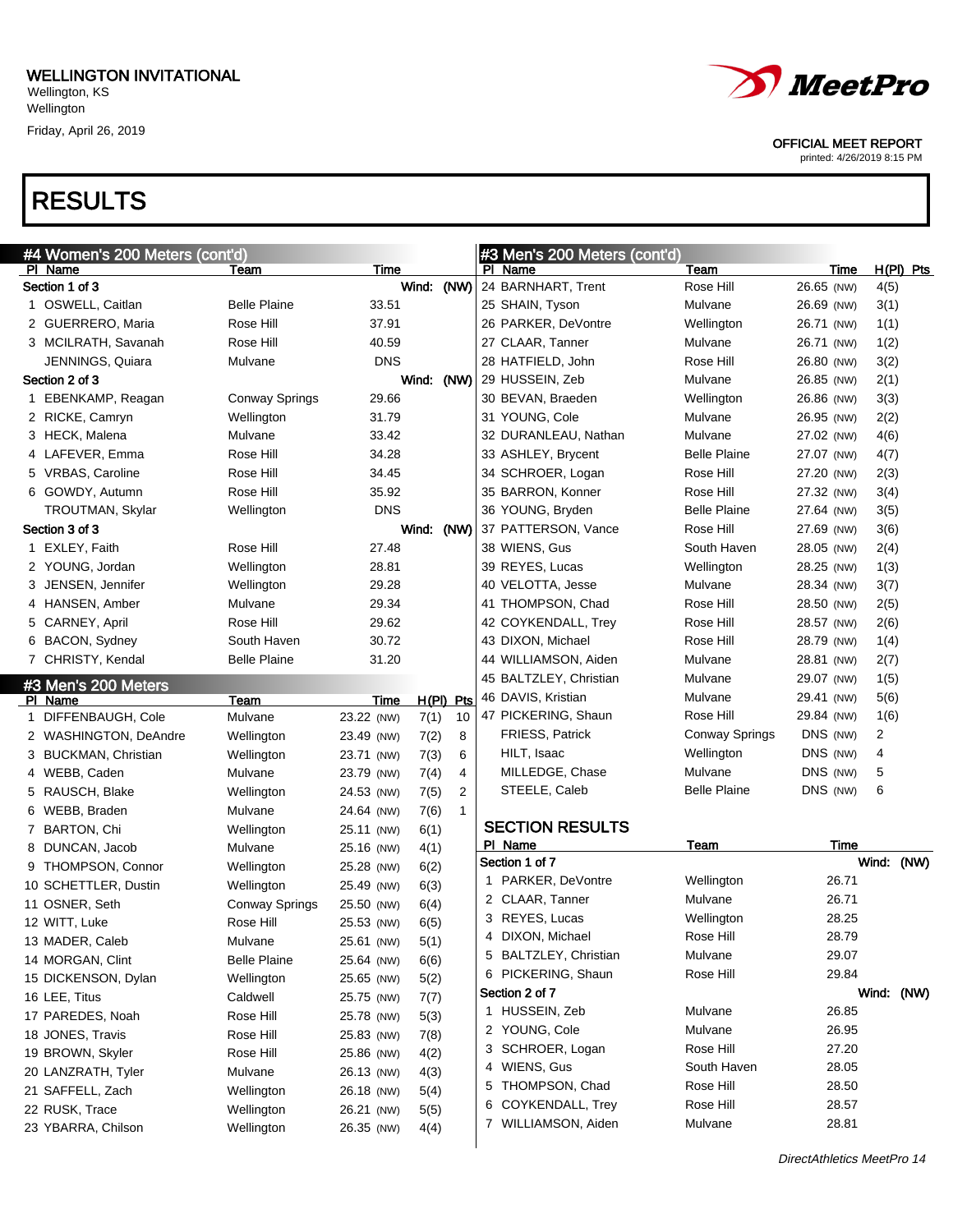Friday, April 26, 2019

## RESULTS

#### OFFICIAL MEET REPORT

printed: 4/26/2019 8:15 PM

|   | #3 Men's 200 Meters (cont'd) |                       |            |      |   | #12 Women's 3200 Meters    |                       |            |             |                |
|---|------------------------------|-----------------------|------------|------|---|----------------------------|-----------------------|------------|-------------|----------------|
|   | PI Name                      | Team                  | Time       |      |   | PI Name                    | Team                  | Time       |             | <u>Pts</u>     |
|   | FRIESS, Patrick              | <b>Conway Springs</b> | <b>DNS</b> |      |   | 1 FRIEDEN, Kaitlyn         | Mulvane               | 13:22.25   |             | 10             |
|   | Section 3 of 7               |                       | Wind: (NW) |      |   | 2 STRUBLE, Alexia          | Rose Hill             | 13:54.28   |             | 8              |
|   | 1 SHAIN, Tyson               | Mulvane               | 26.69      |      |   | 3 FOX-RAUSCH, Priscilla    | Caldwell              | 15:06.00   |             | 6              |
|   | 2 HATFIELD, John             | Rose Hill             | 26.80      |      |   | 4 BEEDY, Teyenne           | Rose Hill             | 15:40.45   |             | 4              |
|   | 3 BEVAN, Braeden             | Wellington            | 26.86      |      |   | 5 NOLAN, Karstyn           | Mulvane               | 16:14.72   |             | $\overline{2}$ |
|   | 4 BARRON, Konner             | Rose Hill             | 27.32      |      |   | VOGT, Josee                | Rose Hill             | <b>DNF</b> |             |                |
|   | 5 YOUNG, Bryden              | <b>Belle Plaine</b>   | 27.64      |      |   | HEACOCK, Mackenzie         | Wellington            | <b>DNS</b> |             |                |
|   | 6 PATTERSON, Vance           | Rose Hill             | 27.69      |      |   | SCHMANKE, Sadie            | <b>Conway Springs</b> | <b>DNS</b> |             |                |
|   | 7 VELOTTA, Jesse             | Mulvane               | 28.34      |      |   |                            |                       |            |             |                |
|   | Section 4 of 7               |                       | Wind:      | (NW) |   | #11 Men's 3200 Meters      |                       |            |             |                |
|   | 1 DUNCAN, Jacob              | Mulvane               | 25.16      |      |   | PI Name                    | Team                  | Time       |             | <b>Pts</b>     |
|   | 2 BROWN, Skyler              | Rose Hill             | 25.86      |      |   | 1 BROWN, Tyler             | Wellington            | 11:14.68   |             | 10             |
|   | 3 LANZRATH, Tyler            | Mulvane               | 26.13      |      |   | 2 THORSON, Johnathan       | Mulvane               | 11:30.24   |             | 8              |
|   | 4 YBARRA, Chilson            | Wellington            | 26.35      |      |   | 3 PARKEY, Camden           | Wellington            | 11:38.99   |             | 6              |
|   | 5 BARNHART, Trent            | Rose Hill             | 26.65      |      |   | 4 MALONE, Donovan          | Mulvane               | 11:40.41   |             | 4              |
|   | 6 DURANLEAU, Nathan          | Mulvane               | 27.02      |      | 5 | JONES, Austin              | Caldwell              | 11:49.75   |             | 2              |
|   | 7 ASHLEY, Brycent            | <b>Belle Plaine</b>   | 27.07      |      |   | 6 BAKER, Jace              | Caldwell              | 11:51.06   |             | 1              |
|   | HILT, Isaac                  | Wellington            | <b>DNS</b> |      |   | 7 KIDD, Justus             | Mulvane               | 11:55.17   |             |                |
|   | Section 5 of 7               |                       | Wind: (NW) |      |   | 8 WOODROME, Ethan          | Rose Hill             | 12:17.76   |             |                |
|   | 1 MADER, Caleb               | Mulvane               | 25.61      |      |   | 9 RIEBEL, Riley            | Rose Hill             | 12:32.35   |             |                |
|   | 2 DICKENSON, Dylan           | Wellington            | 25.65      |      |   | 10 WALKER, Billy           | Wellington            | 12:47.86   |             |                |
|   | 3 PAREDES, Noah              | Rose Hill             | 25.78      |      |   | YBARRA, Braden             | Wellington            | <b>DNS</b> |             |                |
|   | 4 SAFFELL, Zach              | Wellington            | 26.18      |      |   |                            |                       |            |             |                |
|   | 5 RUSK, Trace                | Wellington            | 26.21      |      |   | #20 Women's 4 x 400m Relay |                       |            |             |                |
|   | 6 DAVIS, Kristian            | Mulvane               | 29.41      |      |   | PI Team                    |                       | Time       |             | Pts            |
|   | MILLEDGE, Chase              | Mulvane               | <b>DNS</b> |      |   | 1 Mulvane (A)              |                       | 4:19.32    |             | 10             |
|   | Section 6 of 7               |                       | Wind: (NW) |      |   | 2 Rose Hill (A)            |                       | 4:31.02    |             | 8              |
|   | 1 BARTON, Chi                | Wellington            | 25.11      |      |   | 3 Wellington (A)           |                       | 4:36.90    |             | 6              |
|   | 2 THOMPSON, Connor           | Wellington            | 25.28      |      |   | 4 Caldwell (A)             |                       | 4:50.22    |             | 4              |
|   | 3 SCHETTLER, Dustin          | Wellington            | 25.49      |      | 5 | Belle Plaine (A)           |                       | 5:02.86    |             | 2              |
|   | 4 OSNER, Seth                | <b>Conway Springs</b> | 25.50      |      |   |                            |                       |            |             |                |
|   | 5 WITT, Luke                 | Rose Hill             | 25.53      |      |   | #19 Men's 4 x 400m Relay   |                       |            |             |                |
|   |                              | <b>Belle Plaine</b>   | 25.64      |      |   | PI Team                    |                       | Time       | $H(PI)$ Pts |                |
|   | 6 MORGAN, Clint              | <b>Belle Plaine</b>   | <b>DNS</b> |      |   | 1 Wellington (A)           |                       | 3:32.70    | 2(1)        | 10             |
|   | STEELE, Caleb                |                       |            |      |   | 2 Mulvane (A)              |                       | 3:36.38    | 2(2)        | 8              |
|   | Section 7 of 7               |                       | Wind: (NW) |      |   | 3 Conway Springs (A)       |                       | 3:37.67    | 2(3)        | 6              |
| 1 | DIFFENBAUGH, Cole            | Mulvane               | 23.22      |      |   | 4 Rose Hill (A)            |                       | 3:48.47    | 2(4)        | 4              |
|   | 2 WASHINGTON, DeAndre        | Wellington            | 23.49      |      |   | 5 Mulvane (B)              |                       | 3:52.83    | 2(5)        | 2              |
|   | 3 BUCKMAN, Christian         | Wellington            | 23.71      |      |   | 6 Conway Springs (B)       |                       | 3:55.90    | 1(1)        |                |
|   | 4 WEBB, Caden                | Mulvane               | 23.79      |      |   | 7 Caldwell (A)             |                       | 3:57.30    | 1(2)        |                |
|   | 5 RAUSCH, Blake              | Wellington            | 24.53      |      |   |                            |                       |            |             |                |
|   | 6 WEBB, Braden               | Mulvane               | 24.64      |      |   | 8 Wellington (B)           |                       | 3:59.25    | 2(6)        |                |
|   | 7 LEE, Titus                 | Caldwell              | 25.75      |      |   | 9 Rose Hill (B)            |                       | 4:05.11    | 2(7)        |                |
|   | 8 JONES, Travis              | Rose Hill             | 25.83      |      |   | 10 South Haven (A)         |                       | 4:08.26    | 2(8)        |                |
|   |                              |                       |            |      |   | 11 Conway Springs (D)      |                       | 4:38.71    | 1(3)        |                |
|   |                              |                       |            |      |   | Conway Springs (C)         |                       | <b>DNS</b> | 1           |                |

#### SECTION RESULTS